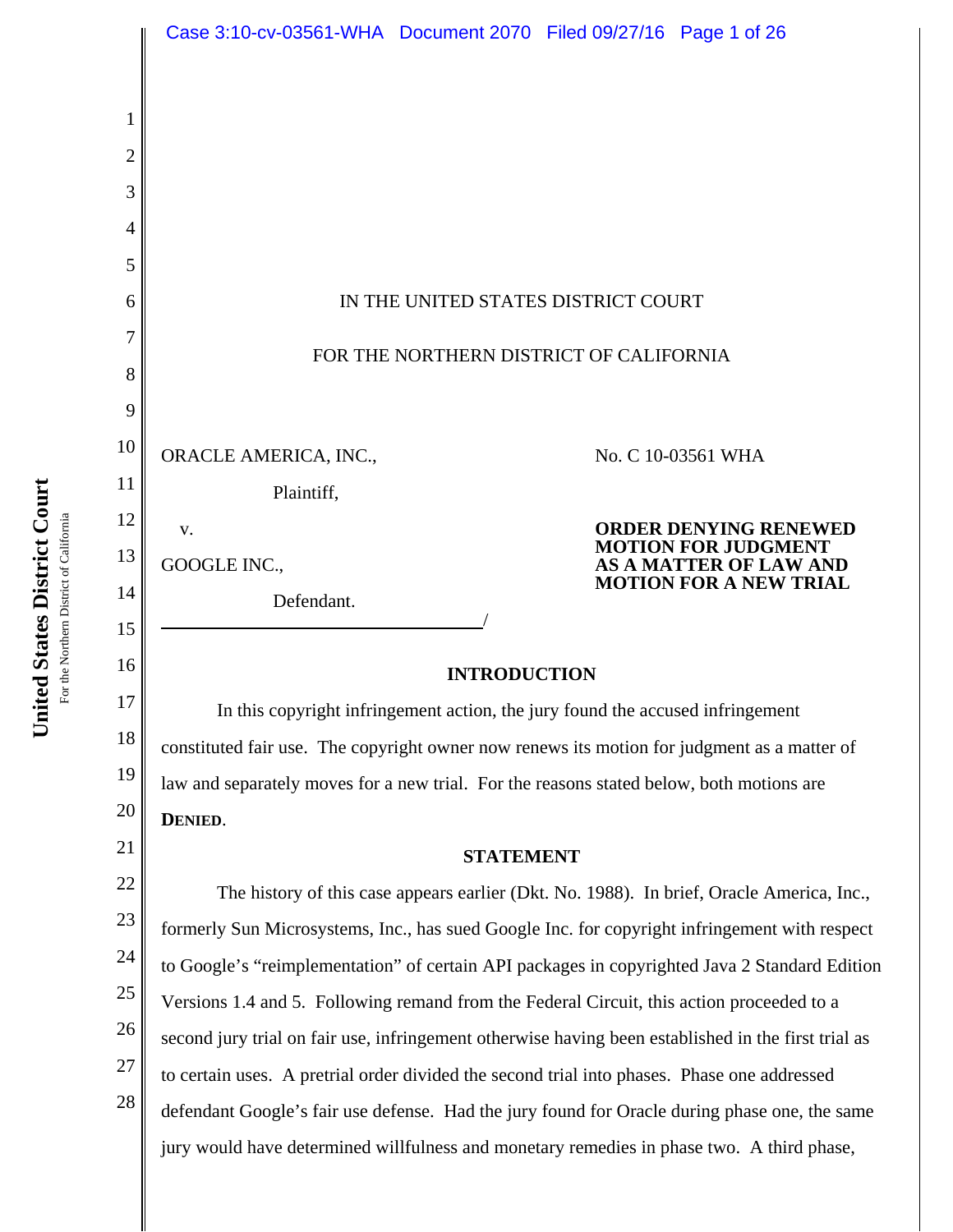2 before the judge only, would have determined whether Oracle deserved equitable remedies, including whether Google had equitable defenses.

In phase one, the ten-person jury returned a unanimous verdict finding that Google had carried its burden on the defense of fair use. A comprehensive order denied both sides' motions for judgment as a matter of law, so judgment was entered in Google's favor (Dkt. No. 1988).

Oracle now repeats its motion for judgment, adding a further motion for a new trial under Rule 59. This order follows full briefing, oral argument, and supplemental declarations addressing discovery issues raised in support of a new trial request.

### **ANALYSIS**

### 10

1

3

4

5

6

7

8

9

11

12

13

# **1. RENEWED MOTION FOR JUDGMENT AS A MATTER OF LAW.**

Oracle's new Rule 50 motion is denied for the same reasons as its old one (Dkt. No.  $1988$ ).<sup>1</sup>

# **2. MOTION FOR A NEW TRIAL.**

14 15 16 17 18 19 20 21 22 Pursuant to Rule  $59(a)(1)(A)$ , a court may grant a new trial "for any reason for which a new trial has heretofore been granted in an action at law." Rule 61 provides that "no error in admitting or excluding evidence" constitutes a ground for granting a new trial "unless justice so requires." A district court has broad discretion in deciding whether to admit or exclude evidence. *Ruvalcaba v. City of Los Angeles*, 64 F.3d 1323, 1328 (9th Cir. 1995). A district court also has broad discretion in deciding whether to bifurcate a trial. *See Danjaq LLC v. Sony Corp.*, 263 F.3d 942, 961–62 (9th Cir. 2001). To warrant a new trial on these grounds, the movant must show that the Court's rulings constituted an abuse of discretion plus caused it substantial prejudice.

23 24 25 26 Oracle's motion for a new trial challenges several discretionary decisions made at trial. Oracle's primary argument, however, is that Google perpetrated discovery-concealment misconduct. The charged misconduct, Oracle says, rates as a "game changer." For important context, however, this order first addresses Oracle's related contention that the Court abused its

<sup>28</sup> <sup>1</sup> Oracle's argument that it is entitled to a new trial because the verdict was against the weight of the evidence, which incorporates by reference its brief on the motion for judgment as a matter of law, fails for the same reason.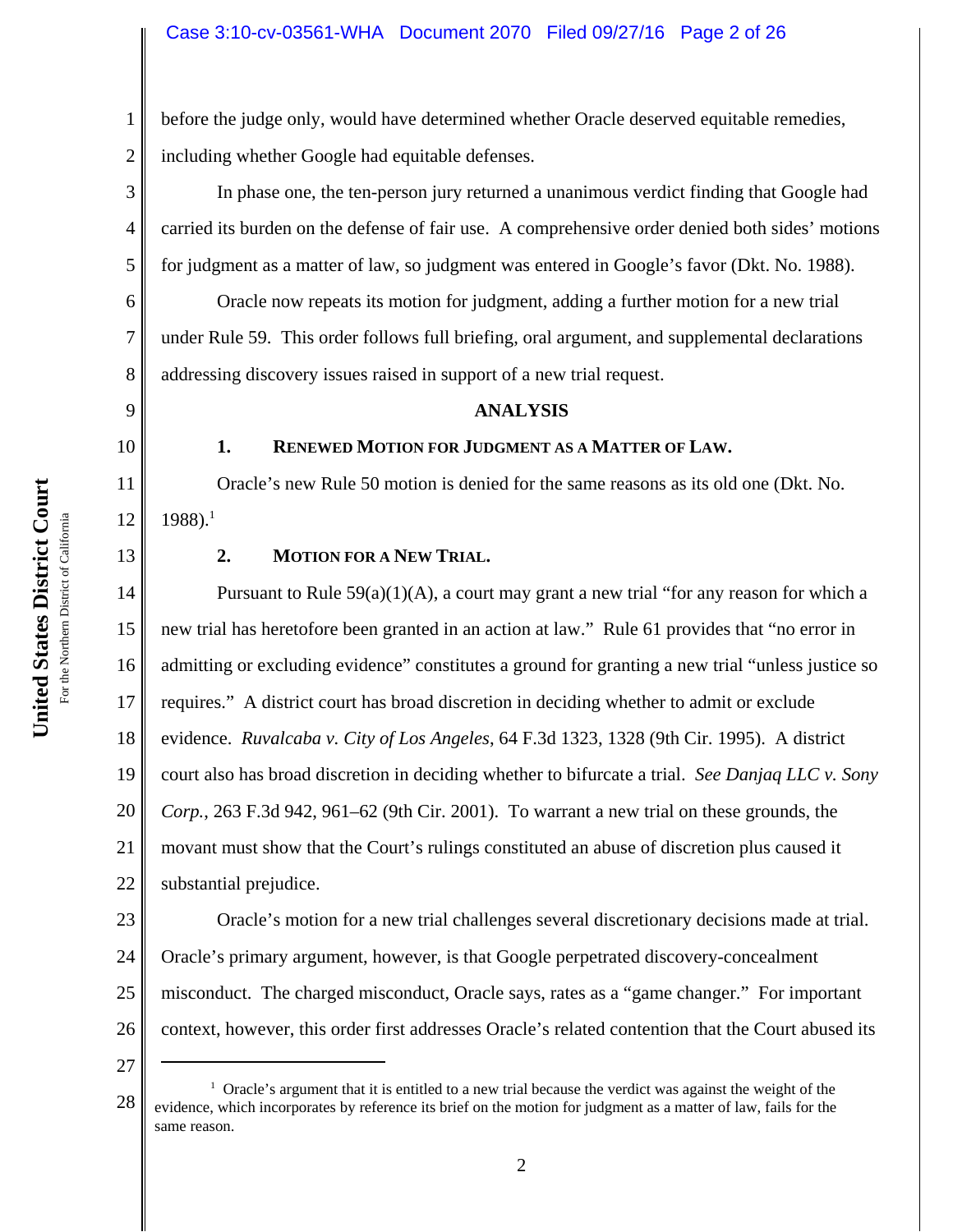2 discretion in limiting the trial to Android as used in smartphones and tablets, postponing all other uses to later trials.

3

1

4

5

6

7

8

9

26

27

28

# **A. New Device Categories and Scope of Trial.**

The original trial in 2010 covered Android versions called 1.0, 1.1, Cupcake, Donut, Eclair, and Froyo, as used in smartphones and tablets. The original jury found those versions infringed but deadlocked over fair use. On remand, the issue arose whether to retry that same case taking the infringement verdict as a given and postponing later developments to a future trial versus whether to expand the retrial to include post-2010 developments, a question that came into focus as follows.

10 11 12 13 14 15 After the remand, Oracle sought leave to file a supplemental complaint. Oracle's eventual motion for leave to file a supplemental complaint drew no opposition, and the motion was granted. The supplemental complaint identified six further versions of Android released since the original complaint. It further alleged that Google had implemented Android in various new device categories, including automobiles, wristwatches, televisions, and household appliances (Dkt. No. 1292).

16 17 18 19 20 21 22 23 24 25 Disagreement surfaced when the parties served their new expert reports. Oracle's expert reports evaluated Google's alleged use of new API packages from Java 2 Standard Edition Versions 6 and 7. But those versions had never been asserted in any operative pleading, including even the supplemental complaint. Only versions 1.4 and 5 had been asserted. Only versions 1.4 and 5 had been presented to the original jury and found to have been infringed. Google moved to strike the overreaching passages of Oracle's expert reports. This led to a hearing that featured the peril of the retrial spinning out of control via a piling on of everexpanding "updating" issues. The Court expressed concern over the ever-mounting prolixity of this case and the need for a cutoff of new device implementations to be tried (without prejudice to trying the rest later). The Court observed (Dkt. No. 1470 at 9–10):

There's a much cleaner way to deal with this. We can roll back the clock to the moment that that [earlier] trial took place, and try it on that set of facts and the circumstances then. And then all these new products by [Oracle] and these new products by Google would not be in play.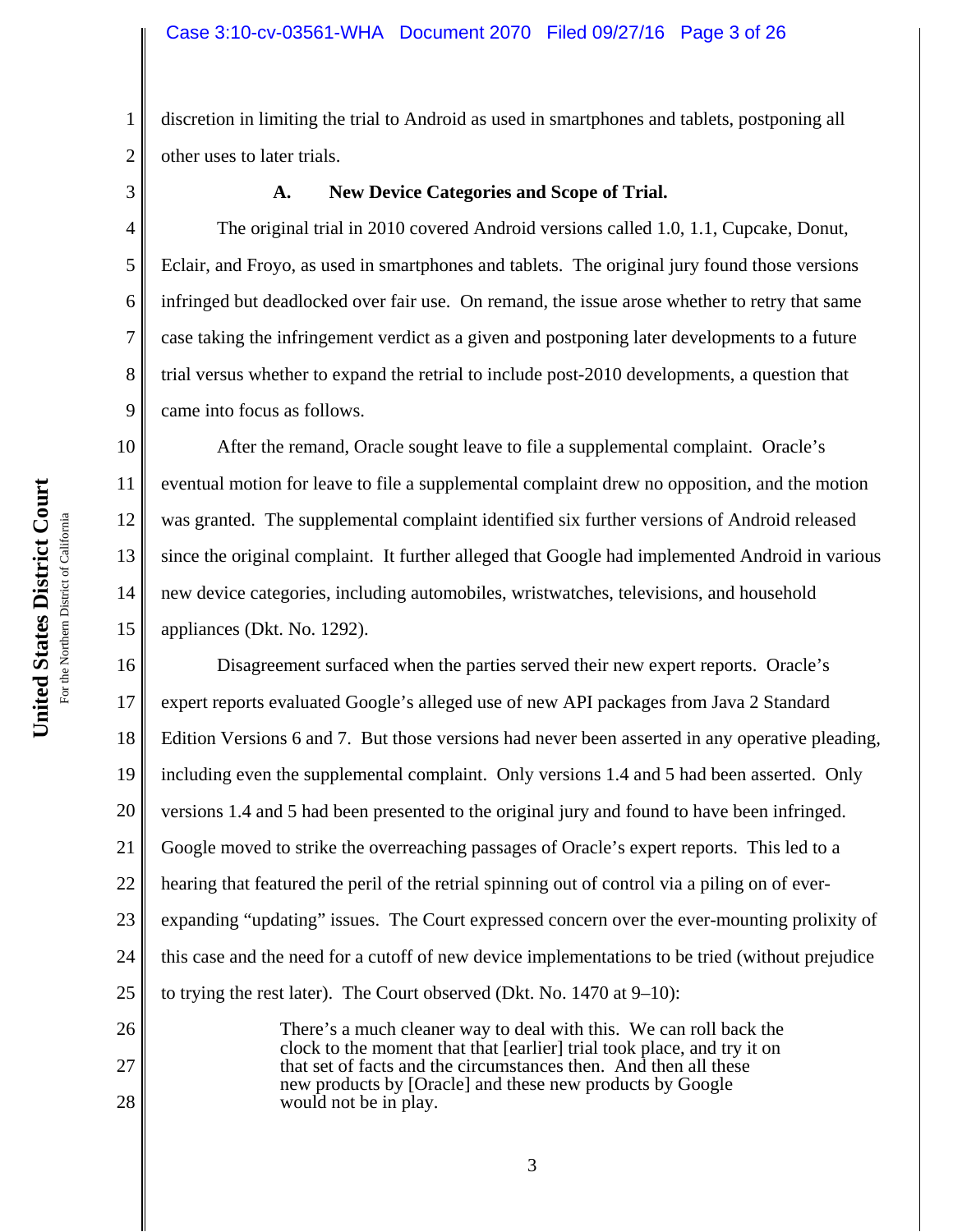#### Case 3:10-cv-03561-WHA Document 2070 Filed 09/27/16 Page 4 of 26

And what that means is, over there on the Google side, that you're going to have to face another lawsuit downstream . . . .

In other words, the practical approach remained retrying the very trial revived by the Federal Circuit, complicated as it already was, preserving the infringement verdict, and saving for a later day all of the subsequent developments.

Nevertheless, the retrial expanded in two important ways. First, in light of Google's stipulation that the earlier jury's finding of infringement should apply to all later versions of Android up through Lollipop, a pretrial order eventually held that our retrial would cover those versions. A later stipulation included Marshmallow as well, adding a total of seven new major releases of Android to the original six. The second expansion was to include the post-2010 time period covered by these versions.

These expansions, by themselves, led to a vast inflation of Oracle's claimed recovery. At the first trial, Oracle's claim for monetary remedies clocked in at much less than a billion dollars, but now they rose to nine billion. The vast inflation flowed from the longer time period of sales of smartphones and tablets as well as the longer list of implicated versions of Android. The vast inflation resulted even though the uses on trial for the fair use defense remained, as before, smartphones and tablets.

The trial was not, however, expanded to include certain other more recent uses like Android TV, Android Auto, Android Wear, or Brillo. They presented a messier problem and were excluded from the scope of the upcoming trial (without prejudice to a later trial to cover them). Notably, the parties couldn't agree on whether the original verdict of infringement would have covered those uses (since they arose after the original verdict, and no evidence on them was presented at the original trial). Had those uses been included in the retrial, Oracle would have had the burden, Google urged, to prove that those uses infringed, rather than relying, as Oracle wished to do, solely on the original verdict of infringement and imposing on Google the burden to prove fair use. Oracle offered to move for summary judgment to establish that the original finding of infringement should be extended to these new implementations, but by the time of that offer, there wasn't sufficient time for the Court to pursue that alternative while sorting out the superabundancy of pretrial issues.

1

2

3

4

5

6

7

8

9

10

11

12

13

14

15

16

17

18

19

20

21

22

23

24

25

**United States District Court**

United States District Court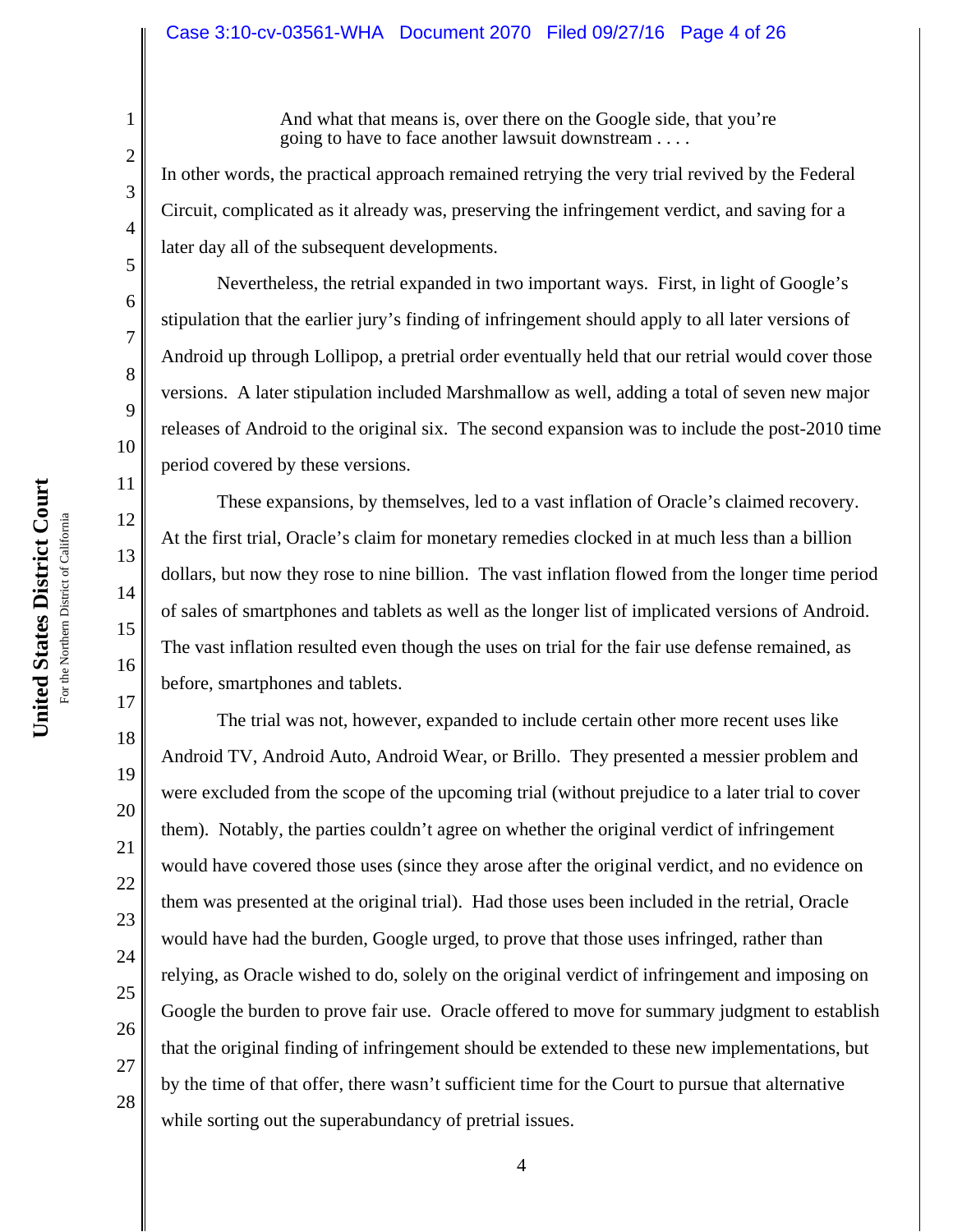#### Case 3:10-cv-03561-WHA Document 2070 Filed 09/27/16 Page 5 of 26

To repeat, all agree that under the pretrial orders, Oracle remained (and remains) free to pursue its claims for infringement arising from Google's implementations of Android in devices other than smartphones and tablets in a separate proceeding and trial.

The scope-of-trial issue surfaced in a second way. Oracle sought to introduce evidence of the excluded device categories at trial as part of its evidence of market harm under the fourth fair use factor. An order *in limine*, however, held that the only uses set for trial were smartphones and tablets (again without prejudice to a separate future trial as to other uses) (Dkt. No. 1781).

9 10 11 12 13 14 15 16 17 18 In its new trial motion, Oracle now argues that it was error to limit the device uses in play to smartphones and tablets. We should have had one mega-trial on all uses, it urges. This, however, ignores the fact that Oracle's earlier win on infringement in 2010 — the same win it wished to take as a given without relitigation — concerned only smartphones and tablets. And, it ignores the obvious — one use might be a fair use but another use might not, and the four statutory factors are to be applied on a use-by-use basis. Significantly, the language of Section 107(4) of Title 17 of the United States Code directs us to consider "the effect of *the use* upon the potential market for or value of the copyrighted work." Oracle cites no authority whatsoever for the proposition that all uses must stand or fall together under the fair use test of Section 107.

19 20 21 22 23 24 25 26 27 28 True, the fourth fair use factor must consider "whether unrestricted and widespread conduct of the sort engaged in by the defendant would result in a substantially adverse impact on the potential market for the original." *Campbell v. Acuff-Rose Music, Inc.*, 510 U.S. 569, 590 (1994). The concern with widespread use, however, is *not* whether uses *distinct from* the accused uses — each of which must be subject to distinct transformativeness analyses — might harm the market for the copyrighted works. Rather, the concern is whether a use of the *same* sort, if multiplied via use by others, would cause market harm, even though the actual use by the infringer caused only minimal harm. That is not our case. Again, our trial concerned two very important uses — smartphones and tablets — uses that implicated many billions of dollars. All other uses remained open for litigation in further trials.

1

2

3

4

5

6

7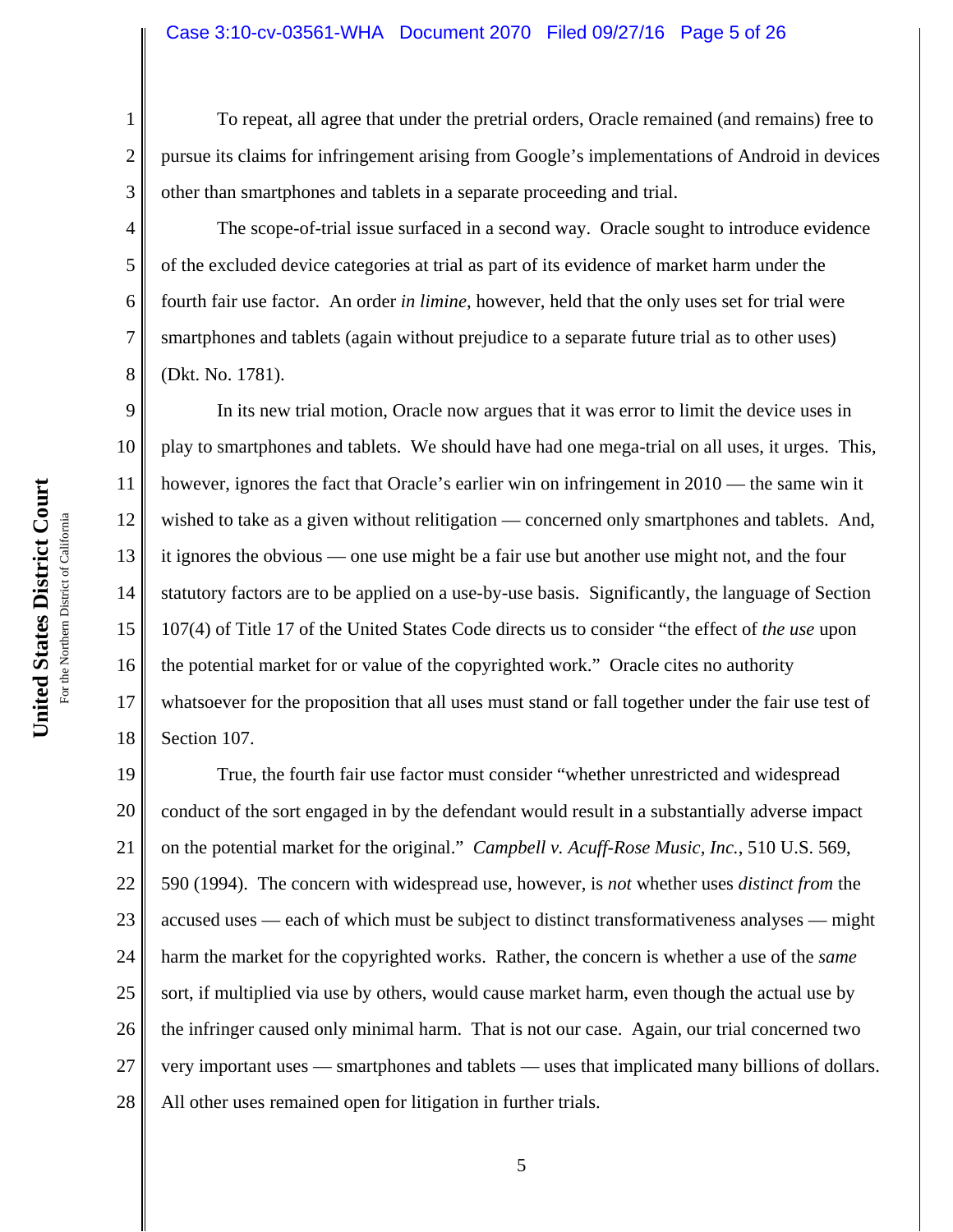#### Case 3:10-cv-03561-WHA Document 2070 Filed 09/27/16 Page 6 of 26

11

12

13

14

1 2 3 4 5 6 7 8 9 10 Oracle relies on decisions from our court of appeals holding that supplementation of a complaint "is favored." *E.g.*, *Planned Parenthood of Southern Arizona v. Neely*, 130 F.3d 400, 402 (9th Cir. 1997). It argues that postponing its claims relating to devices other than smartphones and tablets contravened the purpose of "promot[ing] as complete an adjudication of the dispute between the parties as is possible." *LaSalvia v. United Dairymen*, 804 F.2d 1113, 1119 (9th Cir. 1986). Oracle provides a five-page description of the various markets such as automobiles, healthcare devices, "Internet of Things," appliances, and machine-to-machine communication — all involving vastly different technology and functionality from smartphones and tablets — in which Oracle has allegedly suffered harm due to Google's Android-related offerings.

Allowing complaints to be supplemented is favored, but a district judge still has a separate responsibility to manage complex cases, including to decide which issues should be tried in which trial. Good reasons rooted in case and trial management favored the eventual scope of our trial.

15 16 17 18 19 20 21 22 23 24 25 26 27 Oracle itself, it must be said, successfully excluded at least one post-2010 development that would have helped Google. Specifically, a pretrial ruling obtained by Oracle excluded evidence tendered by Google with respect to Android Nougat. Significantly, this evidence would have shown that (back in 2008) all of the accused APIs could simply have been taken from OpenJDK, Sun's own open-source version of Java, apparently in full compliance with the open-source license. Put differently, Sun itself had given away Java (including all of the lines of code in suit) in 2008 via its open-source OpenJDK. In 2015, Google used OpenJDK to reimplement the Java APIs for the latest release of Android, which it called Nougat. Google wished to use this evidence under the fourth fair use factor to show that its infringement did no more market harm than Sun itself had already invited via its own OpenJDK release. Despite its importance, the Court excluded this development because it had not been presented by Google in time for effective rebuttal by Oracle. This exclusion was a major win for Oracle in the weeks leading up to trial.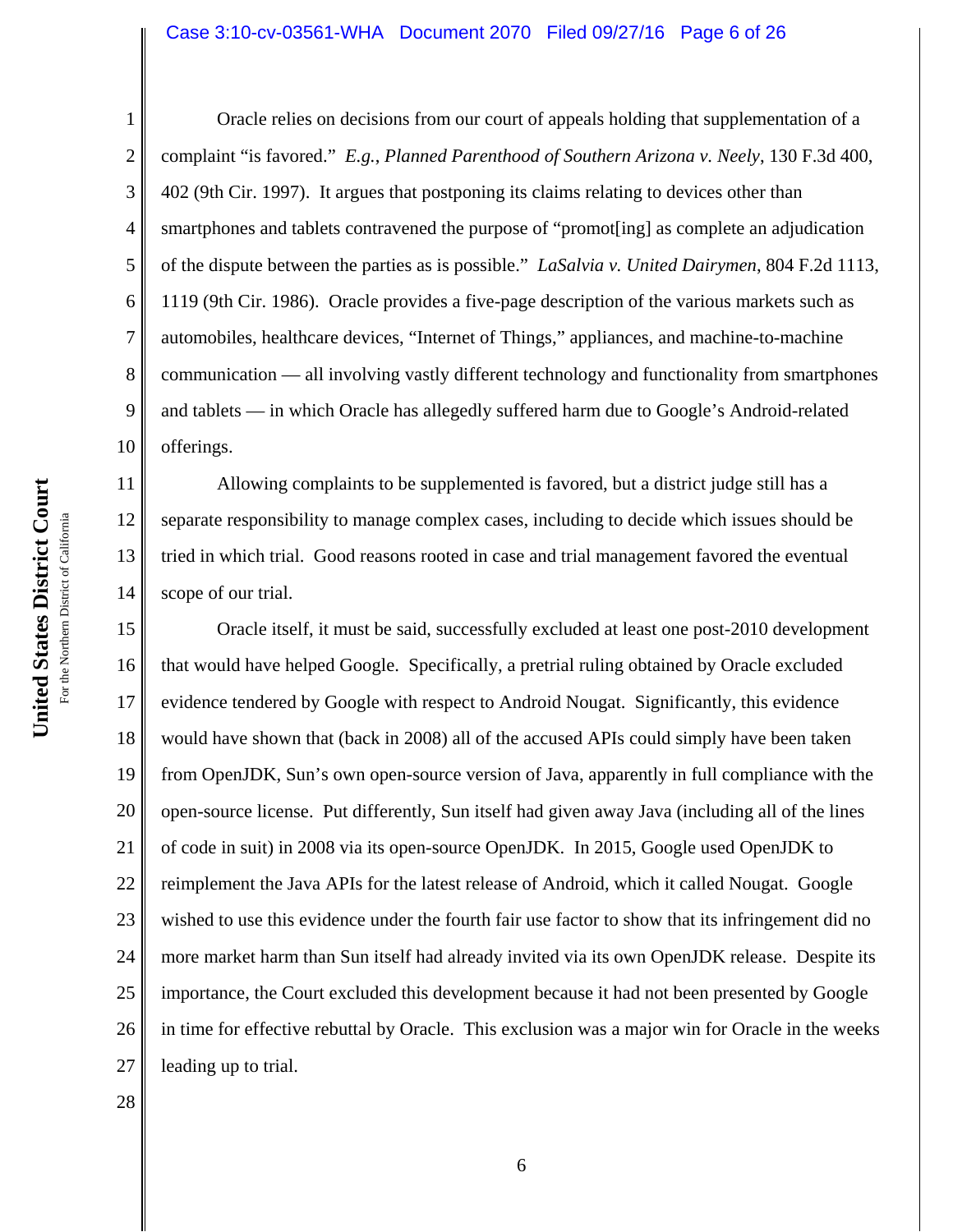#### Case 3:10-cv-03561-WHA Document 2070 Filed 09/27/16 Page 7 of 26

1 2 3 4 5 6 Oracle also argues that the first trial was not expressly limited to smartphones and tablets, so it was inappropriate to impose that limitation for the retrial. This isn't correct. In 2012, at our first trial, Oracle presented no evidence of any uses beyond smartphones and tablets. The other alleged uses lay in the future and were not considered by our first jury. Google simply had not yet implemented any aspect of Android on any of the new devices at that time.

7 8 9 10 11 12 13 14 15 16 After considerable deliberation, the Court exercised its discretion to limit the scope of our trial to address the issue of whether the uses of the copyrighted materials considered at the first trial — smartphones and tablets — including all thirteen versions of Android enabling those uses were fair or not, saving for a future trial new and different uses. In this way, Oracle was allowed to take unquestioned advantage of the infringement verdict in the first trial while also taking full advantage of the subsequent revenue derived from those very device implementations — smartphones and tablets. That limitation also protected our second jury from needing to absorb ever greater complexity in technology and the business models of new and different uses. Oracle remains free to pursue those new and later uses in a future lawsuit, but it is not entitled to a new trial as to smartphones and tablets.<sup>2</sup>

### **B. The Charge of Discovery Misconduct and ARC++.**

18 19 20 With the benefit of the foregoing history of the smartphones and tablets limitation, we turn to Oracle's charge of discovery misconduct. This charge is not anchored in any claimed error by the judge but is anchored in claimed misconduct by Google and its counsel.

21 22 23 24 25 At both trials, Google argued that Android's use of the copyrighted lines of code qualified as "transformative" (under the first fair use factor) because Java had been designed for desktops and laptops whereas Android transformed the code at issue to work in the then newly-emerging world of smartphones and tablets. Thus, Google drew a significant distinction between desktops and laptops (Java) and smartphones and tablets (Android). Oracle now

26

<sup>27</sup> 28 <sup>2</sup> After the verdict, the Court invited counsel to propose scheduling for exactly such a trial on the alleged new and different uses, but both sides preferred to enter a final judgment and proceed to appeals with the understanding that the alleged new and different uses were still open for future lawsuits (Dkt. Nos. 2049–50).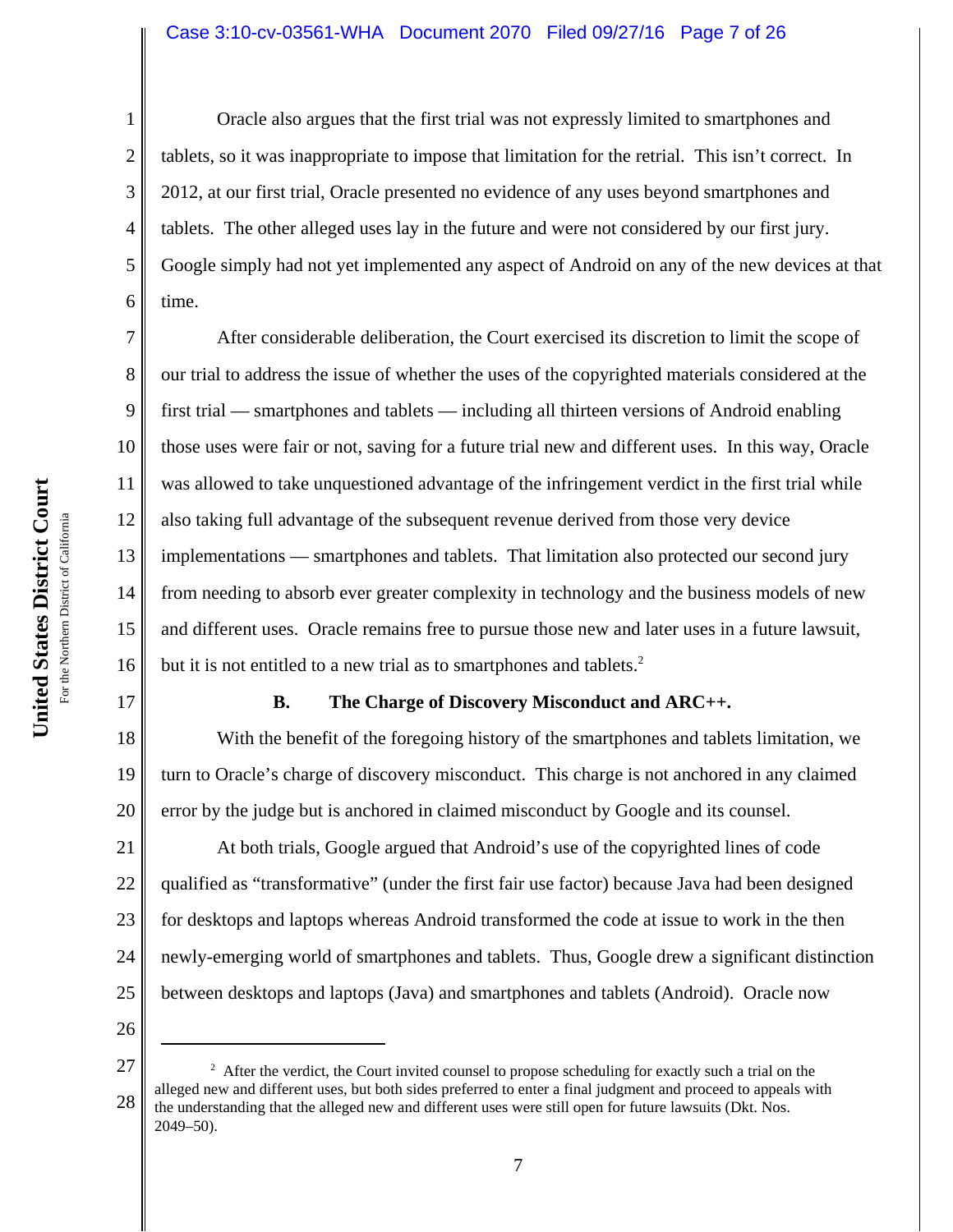#### Case 3:10-cv-03561-WHA Document 2070 Filed 09/27/16 Page 8 of 26

accuses Google of withholding evidence in discovery that allegedly would have shown that Google was, by the close of our retrial, expecting soon to implement Android on desktops and laptops too. This argument will now be set out in detail.

4 6 8 10 11 12 Throughout the supplemental discovery period following the remand, Oracle sought discovery into all Google products that incorporated the copyrighted lines at issue. In response, Google identified its App Runtime for Chrome ("ARC"), which enabled laptops and desktops running Google's computer operating system, Chrome OS, to run certain Android applications. Chrome OS was and remains a different operating system from Android (Lin Dep. at 14–19, 107–09). ARC operated on top of Chrome OS and offered all of the Android APIs reimplemented from the Java code at issue. A related project, ARC Welder, enabled Android app developers to repackage the code in their apps for use on Chrome OS devices via ARC.

13 14 15 16 17 18 19 20 One of Oracle's own technical experts, Robert Zeidman, addressed ARC in detail in his opening report (Zeidman Rep. ¶¶ 126–43). Oracle's damages expert, James Malackowski, opined in his opening report that Google's release of ARC and ARC Welder and the availability of some Android functionality on Chrome OS devices "means Google is now using Android to occupy the original, traditional market of the Java Platform" (Malackowski Rep. ¶ 172). Oracle, however, never sought to introduce any of the evidence on which these comments were based (or to introduce the expert testimony). Oracle does not accuse anyone of misconduct as to ARC, but ARC supplies relevant background.

21 22 23 24 25 26 27 28 Now we come to the crux of the matter. In 2015, Google began a new project, which it internally called "ARC++." Among the goals of ARC++ was to "[p]rovide Chrome OS users with Play Android apps on Chrome OS without developer action" (Anderson Decl., Exh. 7 at \*785). That is, Google intended for ARC++ to make the "entire Android app ecosystem" available on Chrome OS devices, so that Android apps would "appear alongside Chrome apps" in the Chrome OS program menu (*id.*, Exh. 8 at \*404, Exh. 10 at \*396). With ARC++, Google planned to run "Android in an isolated container inside Chrome OS," and "[i]nside the container should be effectively another Linux environment, similar to on an actual device"

1

2

3

5

7

9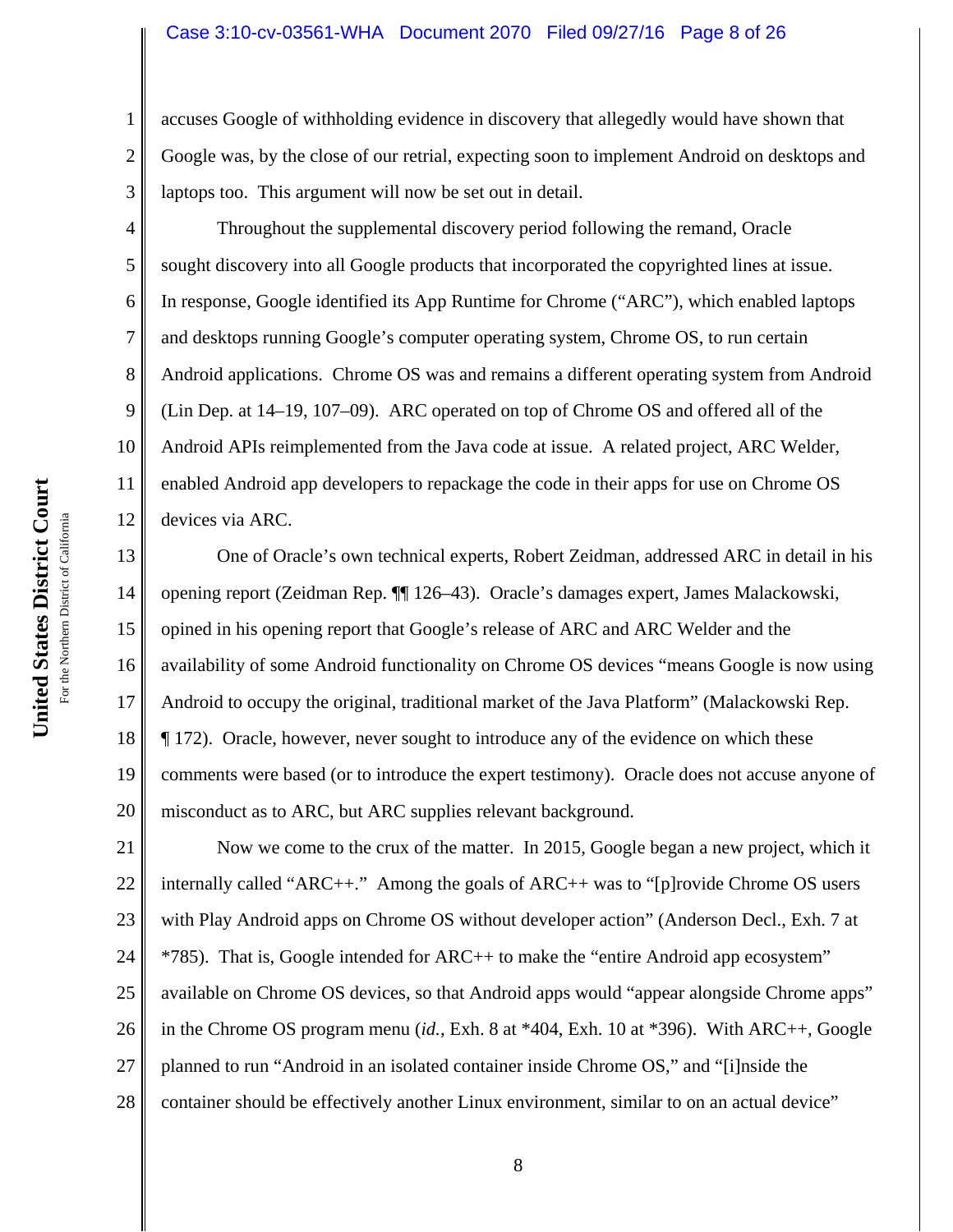4 (*id.*, Exh. 9 at \*417). That is, ARC++ would run an isolated instance of Android (with *all* of Android's public APIs, including those reimplemented from Java) in order to allow users to run all Android apps on Chrome OS devices. Google planned to include its "Play Store" — Google's app wherein users could purchase and download other Android apps — as part of ARC++ to facilitate access to those apps.

In 2015, Google produced to Oracle at least nine documents relating to ARC++ setting forth the information in the preceding paragraph (along with more extensive technical details) and tracking the development of the project (Anderson Decl. ¶¶ 16–20, Exhs. 6–14). This is a key fact in resolving the accusation at hand.

10 11 12 13 14 15 16 17 18 19 20 21 22 23 Our trial began on May 9, 2016. Our last day of evidence was May 19, which happened also to be the second day of Google's annual developer conference. On that day, Google announced via a blog post that it would make all Android apps available for use on Chrome OS devices via the Play Store (*id.*, Exh. 15). Although the announcement did not refer to this new feature as ARC++ (no name was given), it reflected the same goals and technical details as the ARC++ project. The announcement stated the feature would first roll out on the experimental developer channel, though over time it would become generally available. The same day at the developer conference, Google demonstrated the use of the Play Store with several Android apps on Chrome OS devices. The presenters acknowledged the technical limitations of the earlier ARC, stating that Google was "building a whole new platform to run Android apps on Chromebooks," *i.e.*, on laptops and desktops (Bush Decl., Exh. J at 3:30). One presenter explained that the new feature ran Android "directly on top of the Linux kernel [of Chrome OS]." Users could "run all of Android Marshmallow within Chrome OS. This includes the Google Play Store" (*id.* at 7:10).

24 25 In short, the announcement indicated that the full functionality of Android would soon be working on desktops and laptops, not just on smartphones and tablets.

26 27 Oracle now contends that Google's failure to supplement several responses to interrogatories, requests for admission, and requests for production of documents, as well as

United States District Court **United States District Court** For the Northern District of California For the Northern District of California 1

2

3

5

6

7

8

9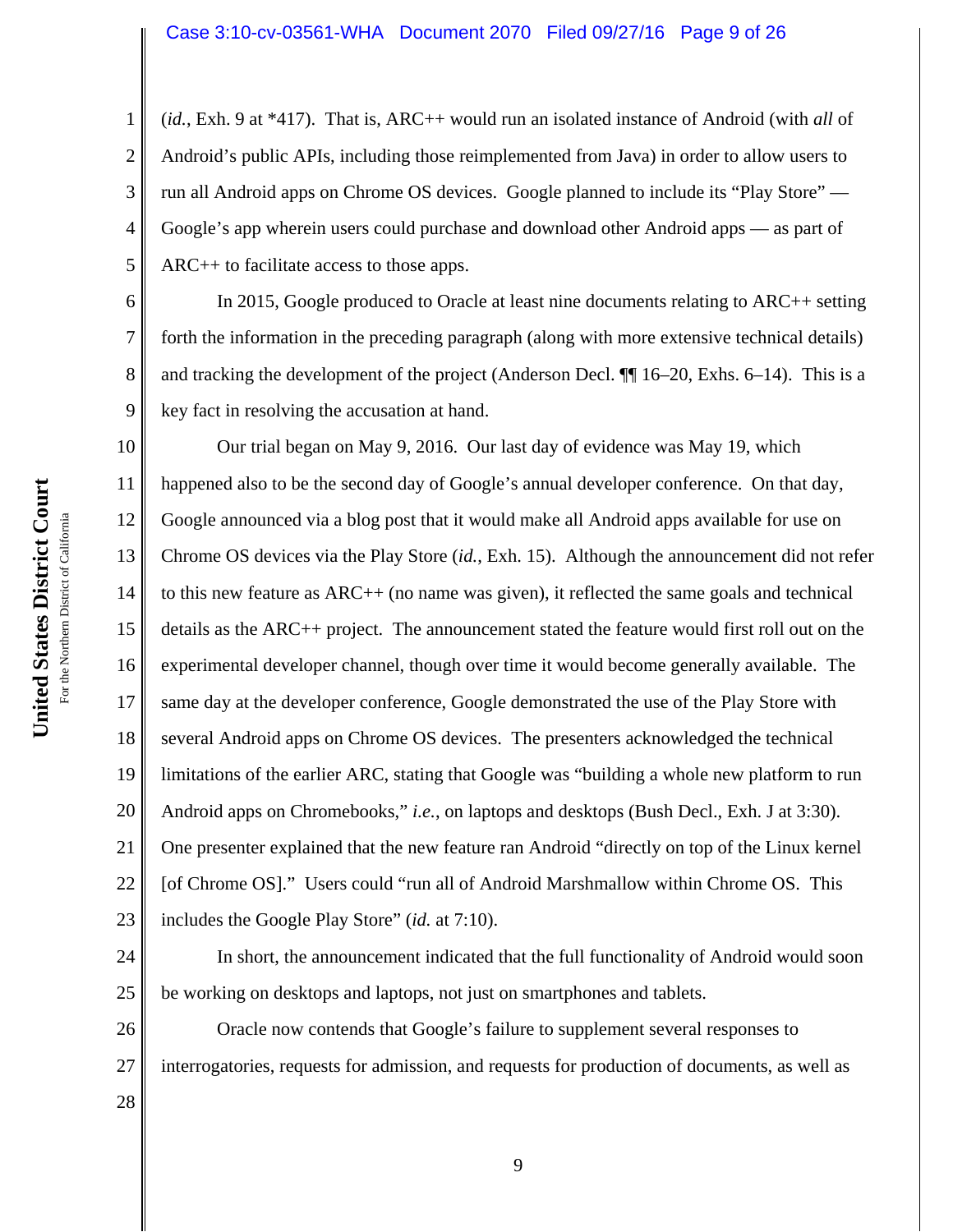#### Case 3:10-cv-03561-WHA Document 2070 Filed 09/27/16 Page 10 of 26

| ì<br>ì<br>,                        | <b>Malifar</b><br>ご<br>S<br>Distric |
|------------------------------------|-------------------------------------|
| נשטעי<br>ç<br>$\ddot{\phantom{0}}$ | For the Northern $\operatorname{I}$ |
|                                    |                                     |

1 2 3 4 5 6 7 8 9 10 11 12 13 14 15 16 17 18 19 20 21 22 23 the deposition testimony of two witnesses to reflect developments in the ARC++ project constituted discovery misconduct warranting a new trial. "The test to be applied when discovery misconduct is alleged in a Rule 59 motion must be borrowed from cases interpreting Rule 60(b)(3) . . . ." *Jones v. Aero/Chem Corp.*, 921 F.2d 875 (9th Cir. 1990). Rule 60(b)(3) provides for relief from judgment for "fraud (whether previously called intrinsic or extrinsic), misrepresentation, or misconduct by an opposing party . . . ." To establish misconduct under Rule  $60(b)(3)$ , a moving party must: (1) prove by clear and convincing evidence that the verdict was obtained through fraud, misrepresentation, or other misconduct. (2) establish that the conduct complained of prevented the losing party from fully and fairly presenting his case or defense. Although when the case involves the withholding of information called for by discovery, the party need not establish that the result in the case would be altered. *Ibid.* (quoting *Bunch v. United States*, 680 1271, 1283 (9th Cir. 1982)). A movant need not show that there would have been a different outcome without the alleged misconduct but need only demonstrate "'substantial interference' by showing 'the material's likely worth as trial evidence or by elucidating its value as a tool for obtaining meaningful discovery.'" *Ibid.* (quoting *Anderson v. Cryovac, Inc.*, 862 F.2d 910 (1st Cir. 1988)). Our court of appeals has recognized a "presumption of substantial interference if [the moving party] can demonstrate the misconduct was sufficiently knowing, deliberate or intentional." *Ibid.* Although *Jones* did not expressly lay out the framework for applying that presumption, it stated that *Anderson*, a decision from the First Circuit, "summarized the applicable standards and burdens of proof." *Ibid. Anderson*, 862 F.2d at 925, held that the presumption of substantial interference "may be refuted by clear and convincing evidence demonstrating that the withheld material was in fact inconsequential."

28

10

The oral argument on Oracle's motion for a new trial, which lasted two hours, focused

almost exclusively on Oracle's "game changer" allegation of discovery misconduct. Following

the hearing, counsel for both sides were ordered to file sworn declarations detailing Oracle's

discovery requests on this point and Google's responses. After reviewing the parties'

submissions, the Court called for sworn replies.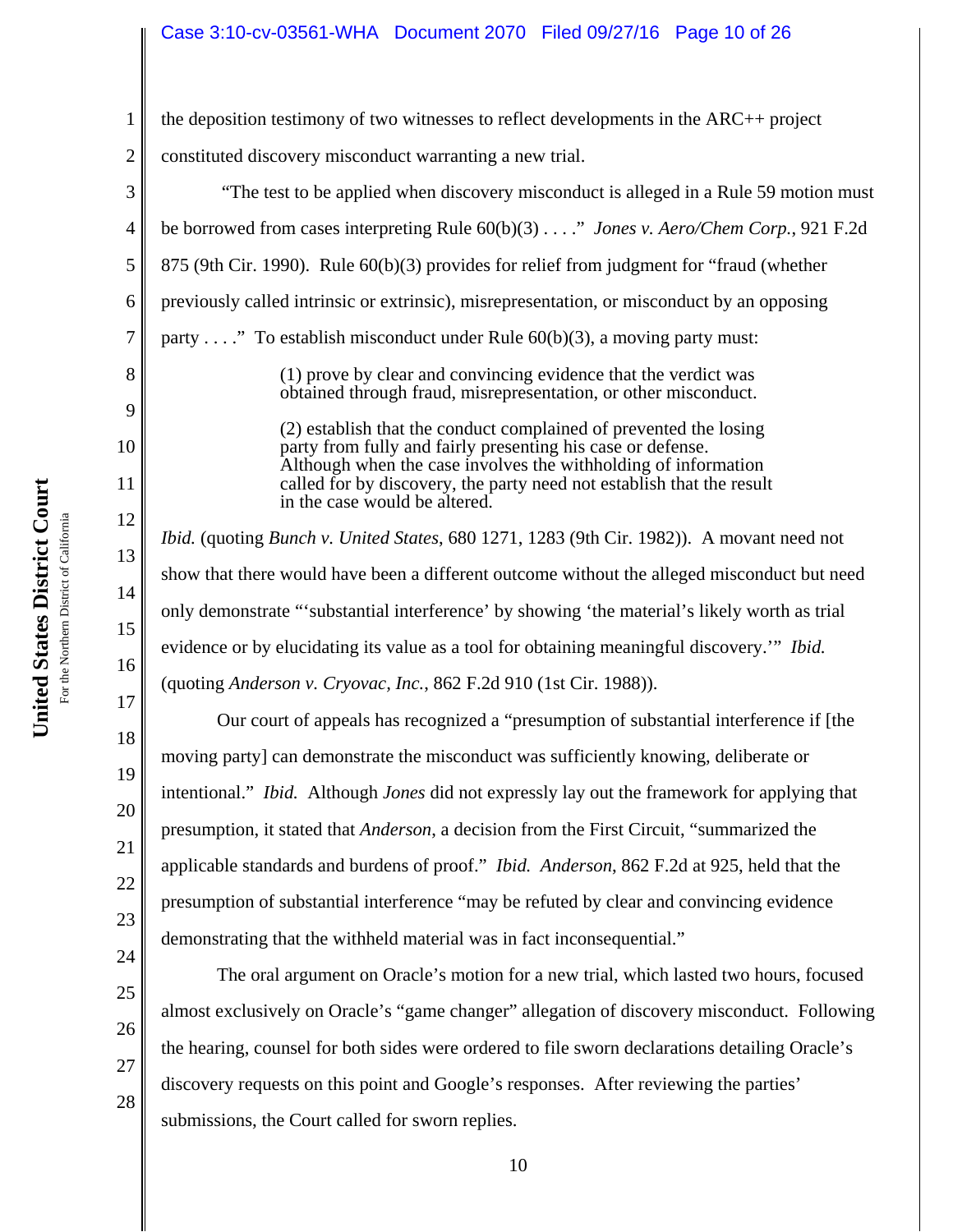# Case 3:10-cv-03561-WHA Document 2070 Filed 09/27/16 Page 11 of 26

Throughout the briefing and argument on this motion, Oracle left the distinct impression — more accurately distinct misimpression — that Google had stonewalled and had completely concealed the ARC++ project. This was an unfair argument.

 In fact, Google timely produced at least nine documents discussing the goals and technical details of ARC++ and did so back in 2015, at least five months before trial. Counsel for Oracle now acknowledges their legal team never reviewed those documents until the supplemental briefing on this motion (Hurst Reply Decl. ¶ 12). The Court is disappointed that Oracle fostered this impression that no discovery had been timely provided on the ARC++ project eventually announced on May 19.3

10 11 12 13 14 15 16 Rule 26(e) requires a party to supplement discovery responses in a timely manner only "if the additional or corrective information has not otherwise been made known to the other parties during the discovery process or in writing" (or if otherwise ordered by the Court). This creates a "'duty to supplement,' not a right." *Luke v. Fam. Care and Urgent Med. Clinics*, 323 Fed. Appx. 496, 500 (9th Cir. 2009). Nevertheless, Google had no duty to supplement responses with new information that had already been disclosed in the ARC++ documents already produced.

17 18 19 20 21 22 Oracle should have known that items produced in response to its own document requests potentially contained information that supplemented Google's earlier written discovery responses. Oracle's failure to review the ARC++ documents is its own fault. It's important, most of all, to step back and remember the scope of our trial. Significantly, any evidence relating to implementations of Android on devices *other than* smartphones and tablets fell outside the scope of our trial, which was limited to uses on

23

1

2

3

4

5

6

7

8

9

<sup>24</sup> 25 26 27  $3$  Oracle contends that Google should have produced source code for the ARC++ project in response to a request for source code that "can be used to facilitate use of Android" on devices other than smartphones and tablets or that it should have identified ARC++ in an interrogatory seeking identification of "any software based on or derived from" Android that incorporated the 37 reimplemented Java API packages, among other similar requests. Google objected to vague language in those requests, and it was not clear to Google whether ARC++, which was in its early stages of development, would have been responsive to requests for information about "products," "software," or versions that were "developed or released," all of which are directed to completed

<sup>28</sup> projects. Indeed, the parties met and conferred about discovery responses and discussed Google's objections to Oracle's vague references to efforts to "port Android to desktop," but Oracle did not follow up on Google's objections (Anderson Decl. ¶¶ 30–39).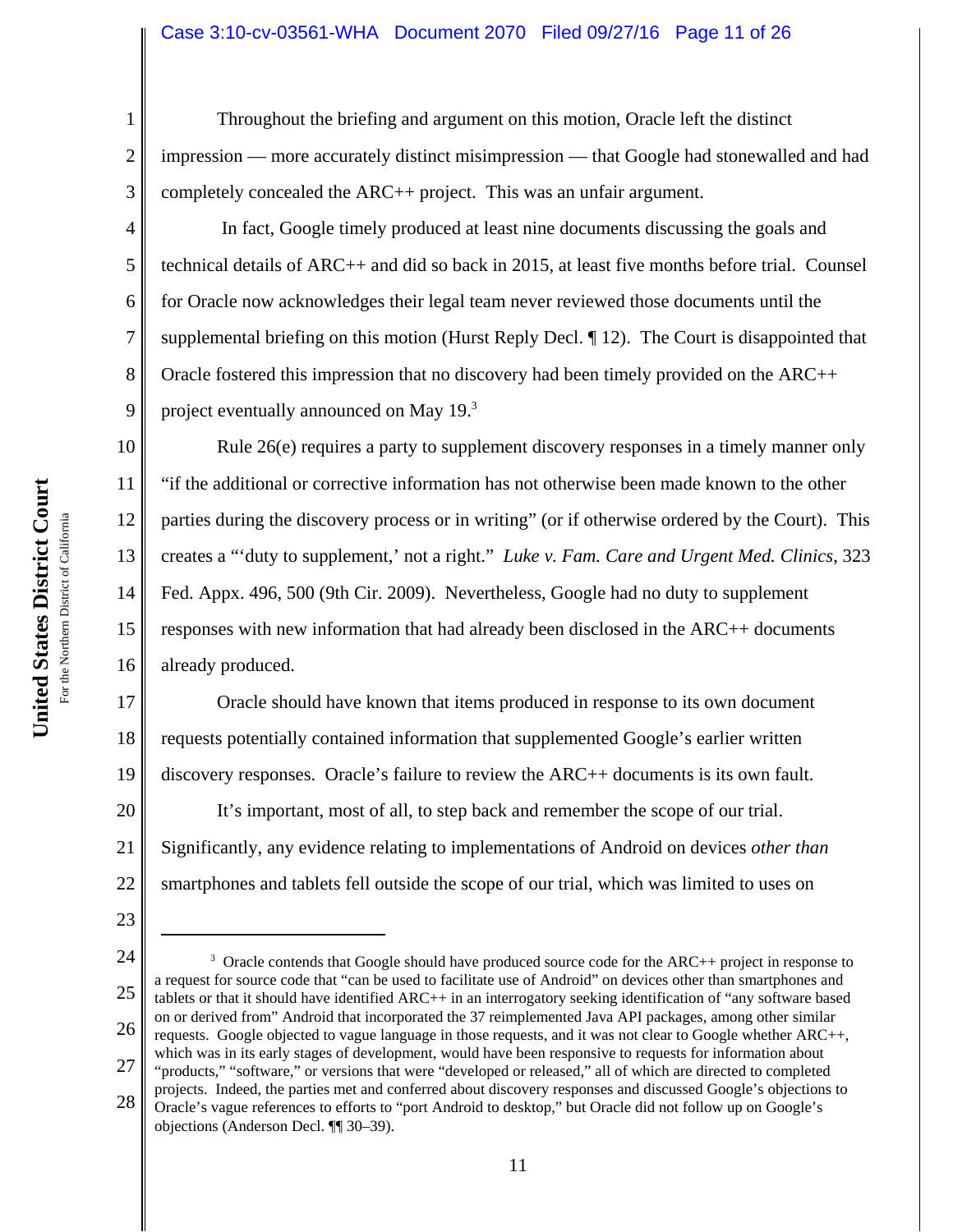#### Case 3:10-cv-03561-WHA Document 2070 Filed 09/27/16 Page 12 of 26

smartphones and tablets. Within the scope of our trial, therefore, Google fairly argued that Android was transformative because it took the declaring code in question, which had been designed for desktops and laptops, and reimplemented it for use in a new context, smartphones and tablets. It may well be true that the use of the copyrighted APIs in ARC++ (or any other later use) will not qualify as a fair use, but that will not and does not mean that Google's argument on transformative use as to the original uses on trial (smartphones and tablets) was improper. That Oracle failed to detect the ARC++ documents in its possession had no consequence within the defined scope of our trial.

9 10 11 12 13 14 15 16 Google committed a "fraud on the court," Oracle contends, by eliciting testimony that Android had not caused any harm to the market for the copyrighted works because it was not used on laptops and desktops. As stated, however, this remained a fair argument so long as the trial was focused, as it was, on the original uses — smartphones and tablets — and it remained a fair argument for the time period on trial (the blog announcement came later). The testimony and argument in question fell within the defined scope of our trial. Had Oracle brought up ARC or ARC++, the witnesses would plainly have clarified that their testimony related to the *accused* uses on trial.

17 18 19 20 21 Oracle further notes that the order denying its motion for judgment as a matter of law held that the jury could reasonably have found that "Android caused no harm to the market for the copyrighted works, which were for desktop and laptop computers" (Dkt. No. 1988 at 17). Again, "Android" in that context plainly referred to the accused original implementations of Android within the defined scope of our trial.

22 23 24 25 26 Google's launch of the full Android system on Chrome OS also remains, even now, in preliminary stages, available only to developers and on a limited set of devices. Oracle *already had evidence* of ARC++, but didn't realize it. Thus, to the extent Google's recent announcement had any value at our trial (or in discovery), Oracle already had evidence of the same project (and its predecessor), and it passed on any opportunity to introduce that evidence.

27 28 Nor would evidence of ARC++ have caused any interference relating to the Court's rulings limiting the scope of the trial. Indeed, in the briefing and argument on the scope of

1

2

3

4

5

6

7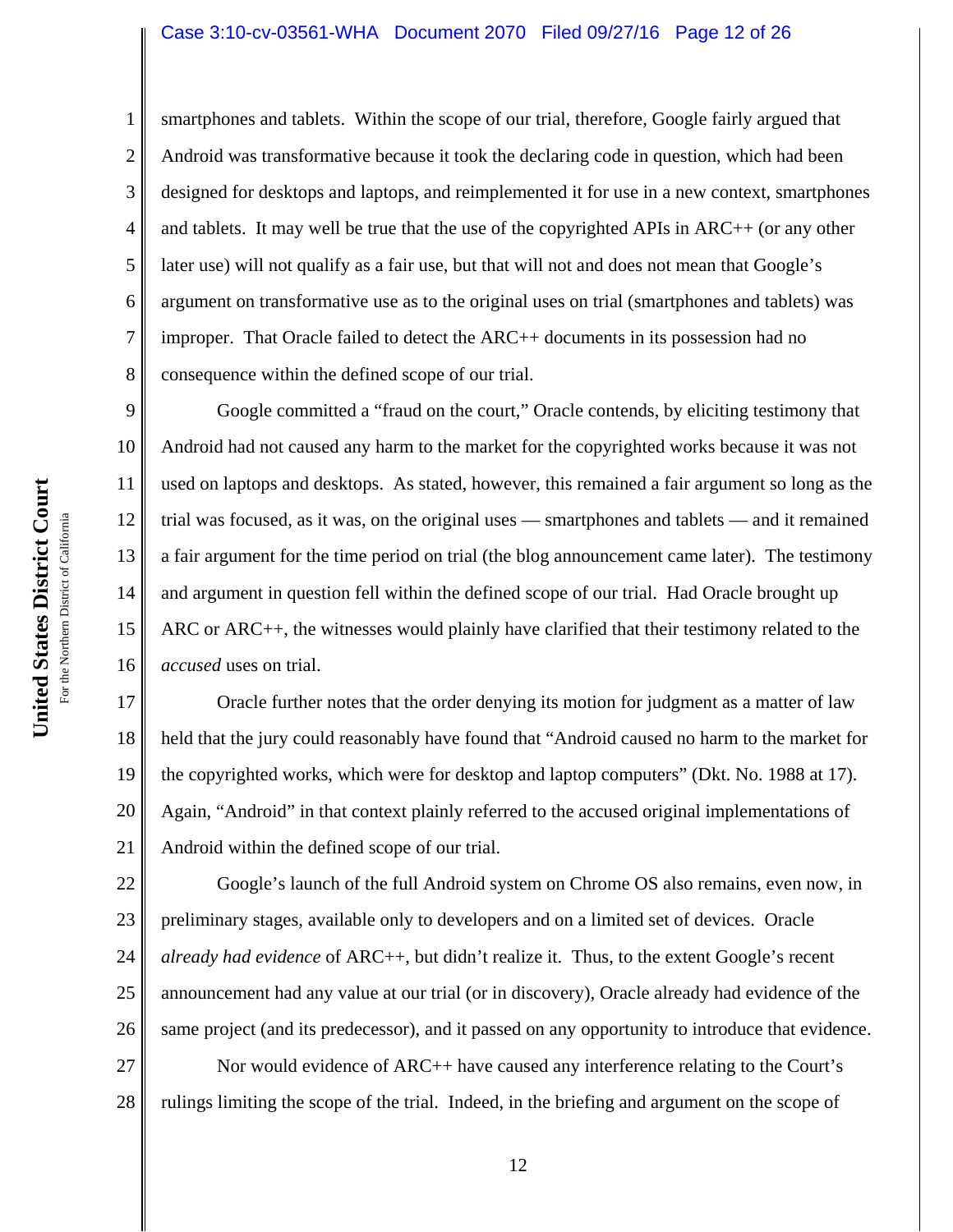# Case 3:10-cv-03561-WHA Document 2070 Filed 09/27/16 Page 13 of 26

2 3 4 5 6 7 8 9 10 11 trial, Oracle never once mentioned ARC, ARC++, or any other use on laptop and desktop computers (neither did Google) (Dkt. Nos. 1559, 1612-3, 1643, 1682). This was so even though Oracle Expert Malackowski had already opined that the release of ARC "means Google is now using Android to occupy the original, traditional market of the Java Platform" (Malackowski Rep. ¶ 172). Instead, at oral argument, Attorney Lisa Simpson for Oracle identified "Android Auto" (not ARC or ARC++) as the most important implementation (to Oracle) that Oracle wished to add (Dkt. No. 1682, Tr. at 123). Oracle contends that the technical differences between ARC and ARC++ meant the latter presented a more compelling narrative both in pretrial motion practice and at trial, but both projects made the same 37 reimplemented Java API packages available for use on Chrome OS; any differences between ARC and ARC++ remained peripheral to Oracle's interest in the projects.

12 13 14 15 16 Oracle's purported "game changer" would not have changed anything at all, because the scope of the "game" was smartphones and tablets, postponing new and later uses to a later contest. ARC++ was not yet on trial. Thus, any failure to produce such evidence could not have substantially interfered with Oracle's preparation for our trial. On the contrary, it clearly and convincingly would have been inconsequential.<sup>4</sup>

17 18 19 20 21 22 Oracle insists on taking depositions and document discovery into Google's failure to supplement all discovery responses to reflect the imminent release of a developer version of ARC++ and to present its findings at an evidentiary hearing. Oracle cites *Jones v. Aero/Chem Corp.*, 921 F.2d 875 (9th Cir. 1990), for the proposition that failure to hold an evidentiary hearing on this issue would be reversible error. This type of fishing expedition will not be allowed, and *Jones* in no way requires such a course.

23 24 25 26 In *Jones*, two days after a jury found there had been no defect in the defendants' product, a third-party defendant produced a letter it received from one of the primary defendants nearly a decade earlier indicating that the primary defendant had known of the claimed defect and had explored remedial measures. The plaintiff moved for a new trial,

27

<sup>28</sup> <sup>4</sup> Out of caution, this order makes clear that the test under Rule 59 is "substantial interference," not "game changer." The phrase "game changer" is Oracle's phrase, even if it expresses a less favorable test than here applicable. This order applies the correct test, "substantial interference."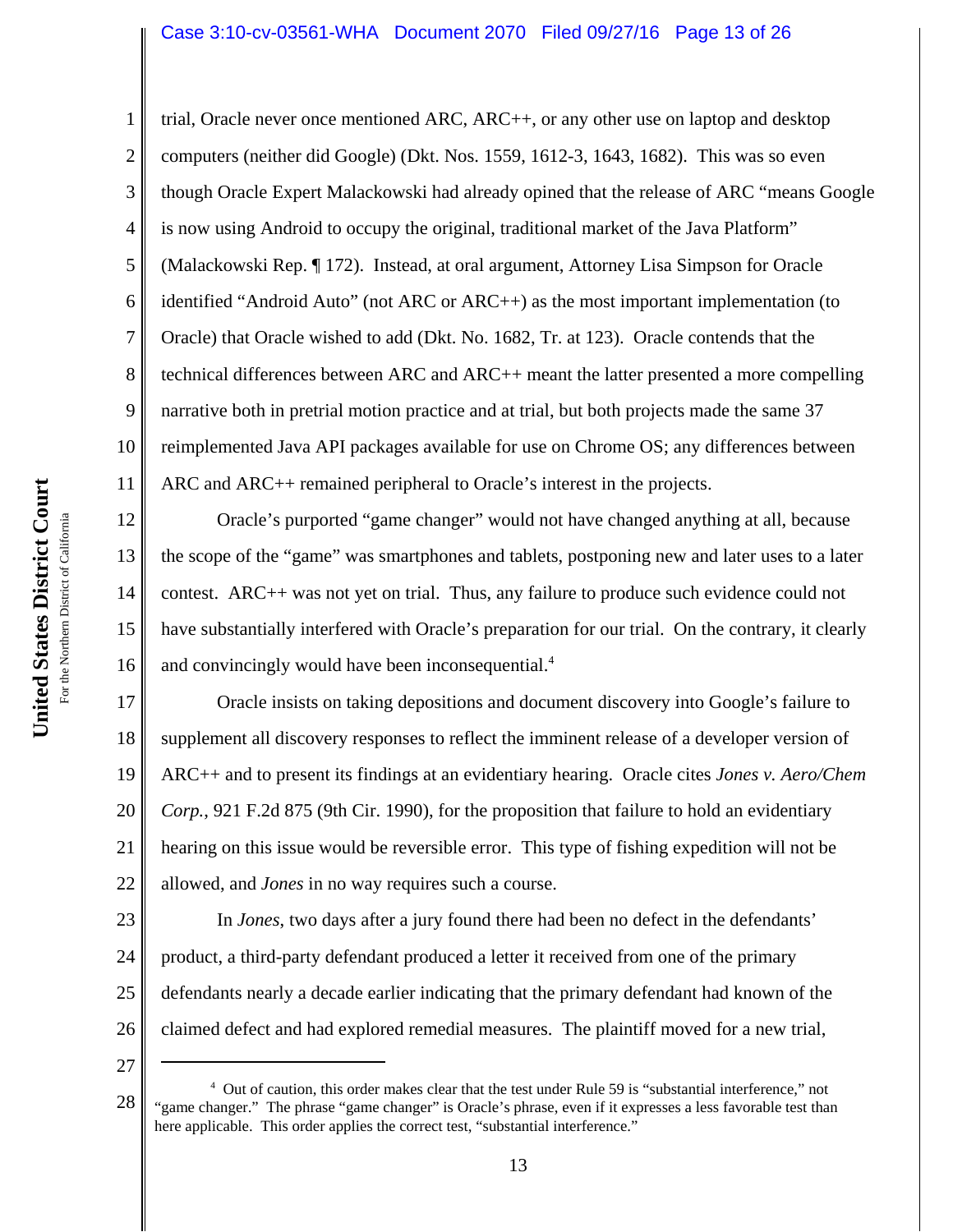#### Case 3:10-cv-03561-WHA Document 2070 Filed 09/27/16 Page 14 of 26

claiming, *inter alia*, that the defendants had engaged in prejudicial discovery misconduct by withholding the correspondence. "At the hearing on the motion [for a new trial], the district court indicated it might later hold a hearing to determine whether [the] failure to produce the documents involved misconduct." *Id.* at 877.

10 11 12 13 Our court of appeals held that the district court improperly decided the motion based on whether the withheld evidence would have resulted in a "different outcome," rather than whether it caused "substantial interference," as required by decisions interpreting Rule  $60(b)(3)$ . The failure to hold a separate "hearing" — the court of appeals never referenced an "evidentiary hearing," contrary to Oracle — on the issue was a background circumstance. The actual error was in the *standard* applied, not the procedure for applying that standard. Notably, the court of appeals did not even *require* the district court to hold a subsequent hearing, but rather directed it to hold "appropriate proceedings to determine" whether discovery misconduct had occurred according to the proper standard.

14 15 16 17 18 19 20 21 22 23 24 25 26 In our case, the Court did hold "appropriate proceedings" and did hold a hearing at which the proper standard — Rule  $60(b)(3)$  — was considered, and it further required sworn statements from counsel for both sides and then invited and considered sworn replies, all detailing the discovery conduct at issue. After reviewing many pages and exhibits, the Court finds that no misconduct has been shown (or would likely be shown even with the benefit of a fishing expedition). Nor could any omission of evidence relating to ARC++ have interfered with Oracle's case *at all*, much less substantially. Contrary to Oracle, ARC++ documents were in fact timely produced. They laid out the basic goals and technical details of the very product referenced on May 19. Since Oracle had that information, there was no need to supplement the written discovery to the extent evidence of ARC++ was responsive at all. Moreover, any further disclosure of ARC++ would have been of no consequence in Oracle's preparation for our trial or its presentation at trial, which later became limited in scope to smartphones and tablets. This ground for a new trial is rejected.

1

2

3

4

5

6

7

8

9

27

28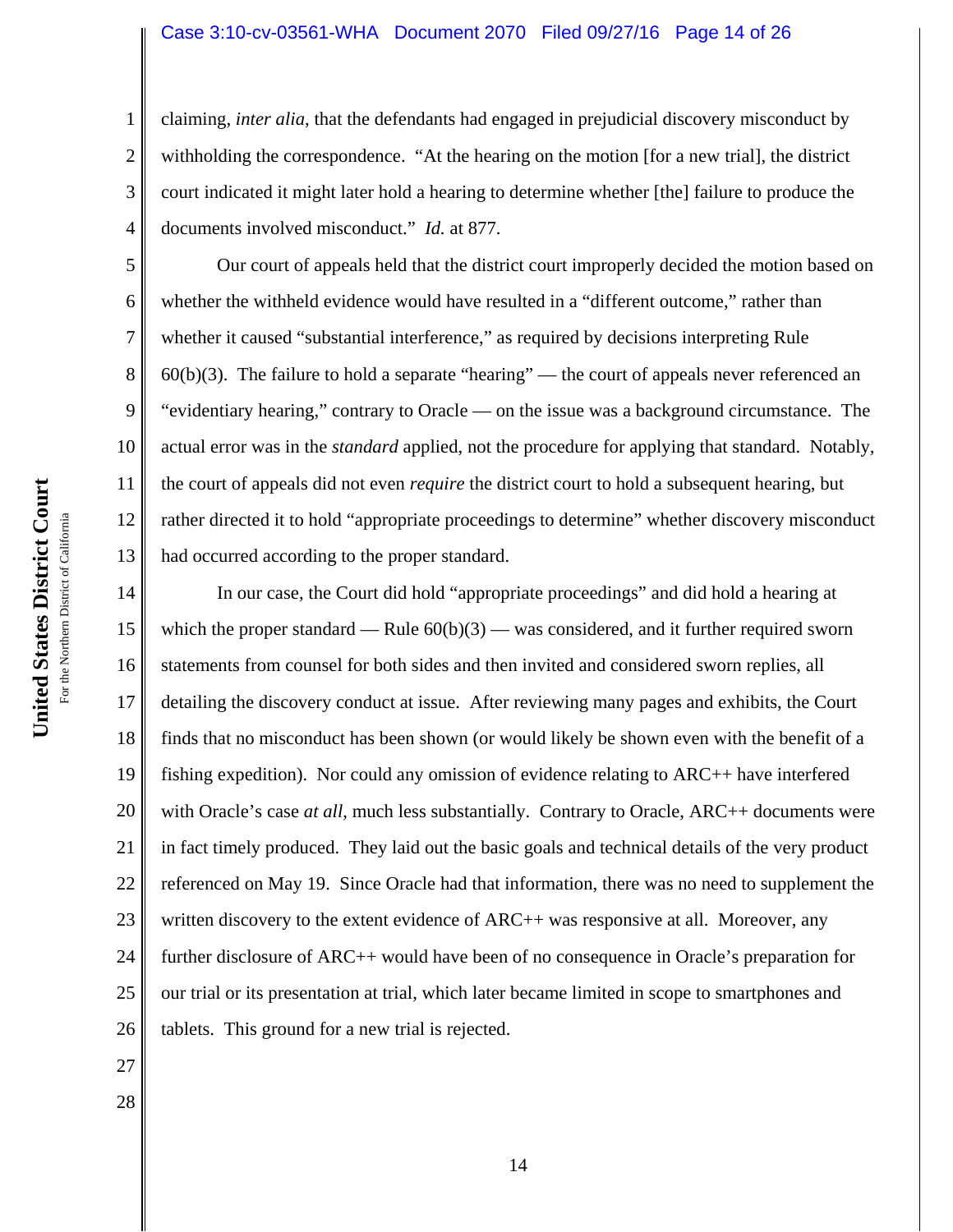#### **C. Stefano Mazzocchi.**

Oracle next contends that a new trial is warranted due to the exclusion of minor evidence and testimony from Stefano Mazzocchi, a member of the board of directors of the Apache Software Foundation in 2008. Back then, Mazzocchi volunteered as a mentor overseeing the Apache Harmony Project and as a member of its Project Management Committee, which sought to create and offer an open-source reimplementation of the Java API. Google eventually used portions of the Harmony project in its reimplementation of 37 Java API packages in Android. Later on, Mazzocchi went to work for Google, but at the relevant time, he worked for neither side.

10 11 12 At our trial, Google presented evidence first (having the burden of proof), but it did not call Mazzocchi as a witness. Nevertheless, Google otherwise introduced evidence of Harmony to support its position that reimplementation of APIs without licenses flowered in the industry.

13 14 15 16 17 18 19 Oracle never properly designated Mazzocchi as a trial witness under Rule 26(a). Oracle wished to lay before the jury an email that Mazzocchi had sent in April 2008 during the development of Apache Harmony. (In fact, the exhibit was an email from the vice president of legal affairs at Apache and incorporated and responded to an email from Mazzocchi.) Despite Oracle's Rule 26 violation, the Court acquiesced in allowing Oracle to present almost everything it wished to present, including Mazzocchi and the email, save and except for two minor items.

20 21 22 23 24 25 26 Mazzocchi's email went to a mailing list of members of Apache (TX 5046). It expressed concern that Apache could not distribute Harmony without a license from Sun, even with new implementing code, because "the copyright on the API is real and hard to ignore." Mazzocchi added, "[s]o, we are, in fact, infringing on the spec lead copyright if we distribute something that has not passed the TCK and \*we know that\*." Our jury heard Mazzocchi's testimony regarding this email, and the entire email itself, including the quotations above, went into evidence, subject to one redaction.

1

2

3

4

5

6

7

8

9

27

28

**United States District Court**

United States District Court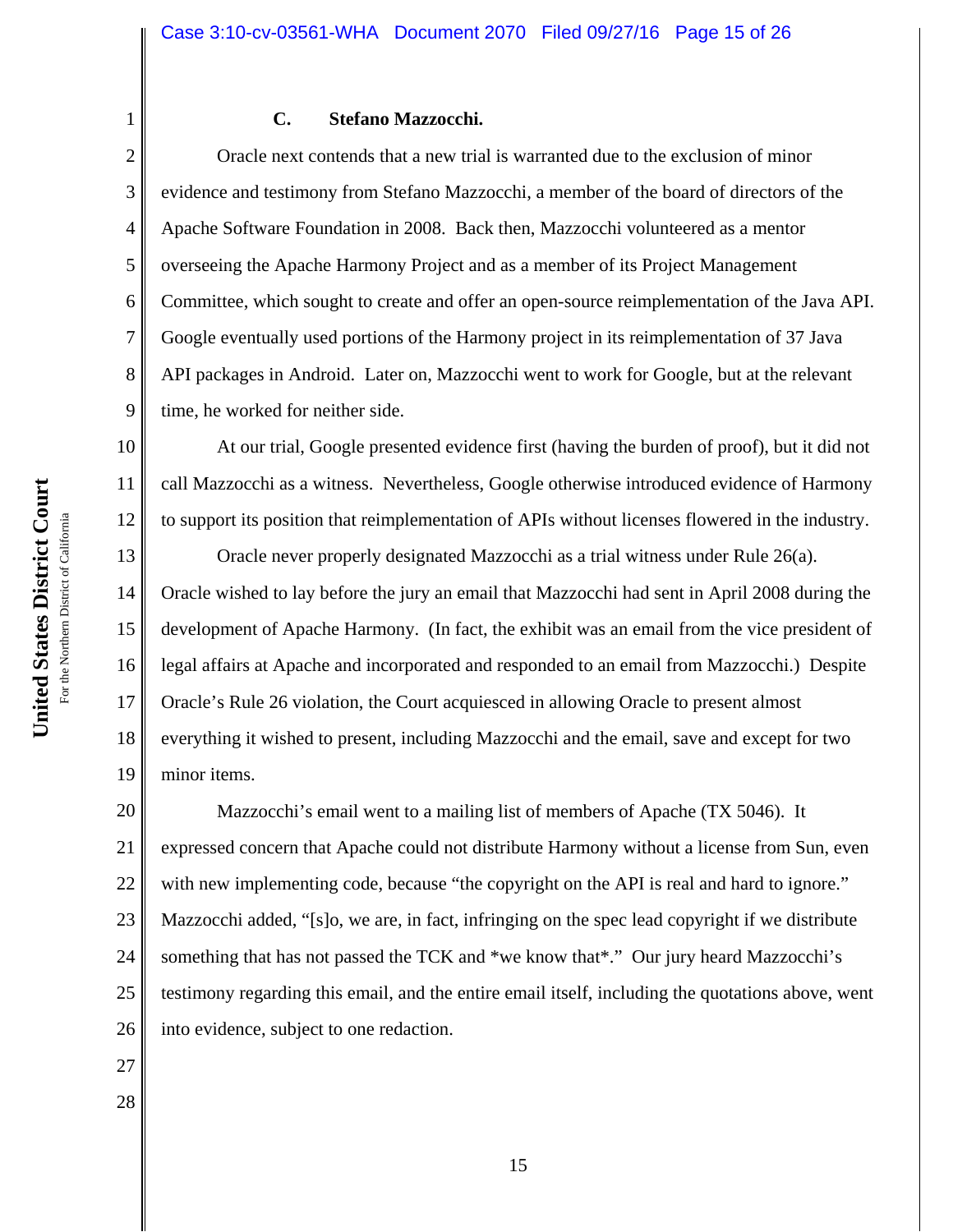# Case 3:10-cv-03561-WHA Document 2070 Filed 09/27/16 Page 16 of 26

| $\mathbf{1}$   | That redaction is now the basis for Oracle's first assignment of error. Its second is that                                         |  |  |  |
|----------------|------------------------------------------------------------------------------------------------------------------------------------|--|--|--|
| $\overline{2}$ | Oracle was precluded from eliciting testimony that Mazzocchi worked for Google at the time                                         |  |  |  |
| 3              | of the <i>trial</i> , though he had worked elsewhere when he sent the email.                                                       |  |  |  |
| 4              | (i)<br>Redaction.                                                                                                                  |  |  |  |
| 5              | The Court held that Mazzocchi could testify and that his emails would be admitted,                                                 |  |  |  |
| 6              | over Google's objection, subject to redaction of the following sentence in the email (TX 5046):                                    |  |  |  |
| 7              | This makes us *already* doing illegal things (in fact, Android<br>using Harmony is illegal as well).                               |  |  |  |
| 8              | An exchange regarding that redaction occurred (outside the presence of the jury) as follows                                        |  |  |  |
| 9              | (Tr. at 1588):                                                                                                                     |  |  |  |
| 10<br>11       | THE COURT: However, the one sentence that I think is too<br>inflammatory and without foundation and should come out is the         |  |  |  |
| 12             | one sentence that says "This makes us *already* doing illegal<br>things (in fact, Android using Harmony code is illegal as well)." |  |  |  |
| 13             | That should not be used. But the two paragraphs that I think<br>you're more interested in, they can be used.                       |  |  |  |
| 14             | So that one sentence about "This makes us *already* doing illegal                                                                  |  |  |  |
| 15             | things (in fact, Android using Harmony code is illegal as well)"<br>that should be deleted or at least redacted.                   |  |  |  |
| 16             | MS. HURST (for Oracle): We'll redact that, Your Honor.                                                                             |  |  |  |
| 17             | Although, as just shown, Oracle's counsel readily accepted that redaction and the email,                                           |  |  |  |
| 18             | as redacted, went before the jury, Oracle later — only after Mazzocchi had finished his                                            |  |  |  |
| 19             | testimony and had been excused — requested that the Court remove the redaction (Dkt. No.                                           |  |  |  |
| 20             | 1925). This was denied, a denial that forms a basis for the new trial motion.                                                      |  |  |  |
| 21             | Oracle now argues that sufficient foundation existed because Mazzocchi had                                                         |  |  |  |
| 22             | "corresponded with the Apache Foundation's VP of Legal Affairs regarding legal issues related                                      |  |  |  |
| 23             | to use of copyrighted Java APIs in the Harmony Project" (Pl.'s Mtn. at 16) (citing Tr. at                                          |  |  |  |
| 24             | $1712 - 13$ .                                                                                                                      |  |  |  |
| 25             | The so-called "correspondence" with the lawyer, it turns out, went into evidence as the                                            |  |  |  |
| 26             | thread leading up to the "Mazzocchi email" (TX 5046; Tr. at 1715). So, whatever foundation                                         |  |  |  |
| 27             | existed for the redacted sentence made its way to the jury anyway. (Perhaps this hearsay from                                      |  |  |  |
| 28             | the lawyer shouldn't have been admissible at all, but no objection on that ground was made.)                                       |  |  |  |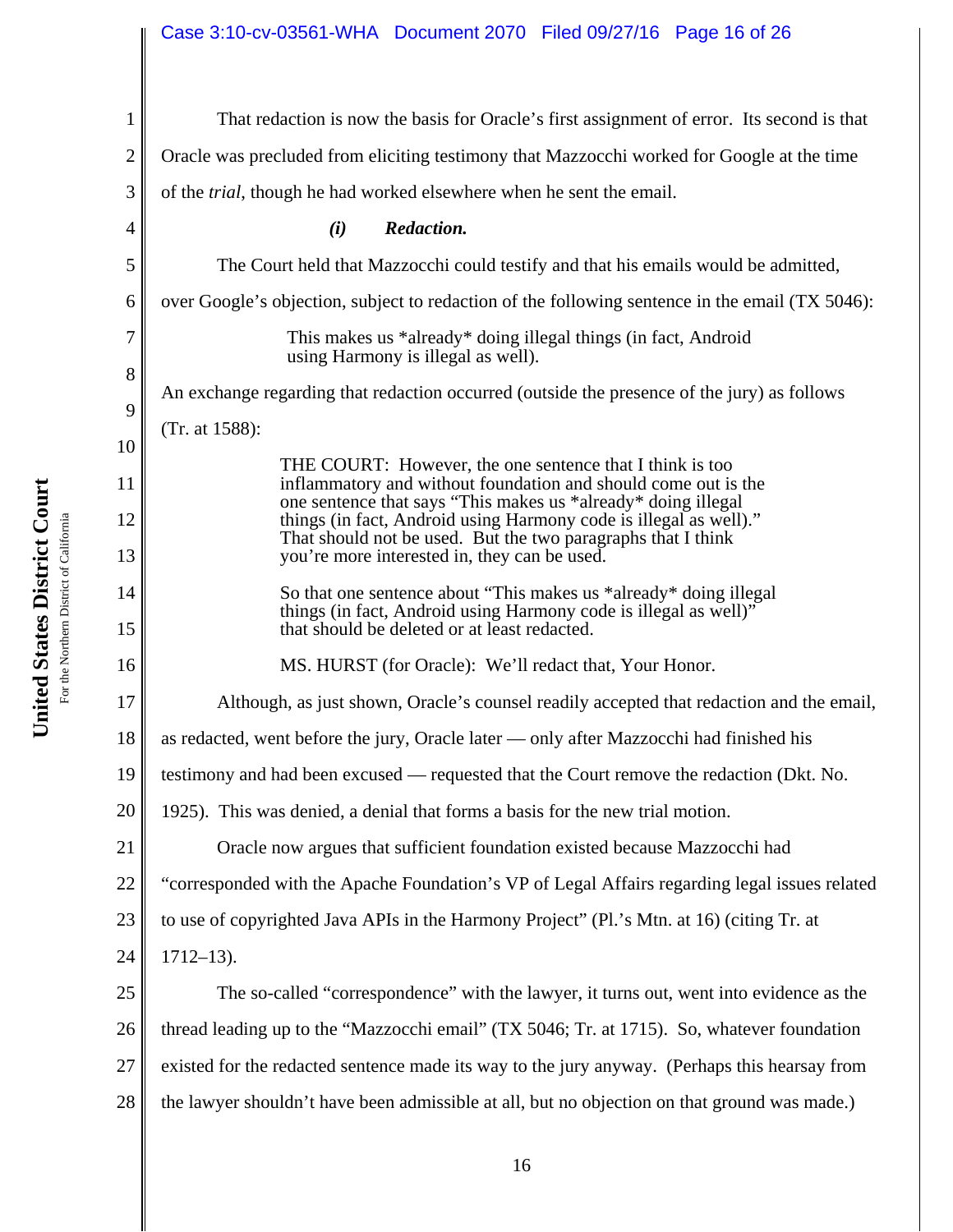# Case 3:10-cv-03561-WHA Document 2070 Filed 09/27/16 Page 17 of 26

| $\mathbf{1}$   | Significantly, nowhere in any passage written by any lawyer did anything come close to                                                                                                                 |  |  |  |
|----------------|--------------------------------------------------------------------------------------------------------------------------------------------------------------------------------------------------------|--|--|--|
| $\mathfrak{2}$ | what Mazzocchi said in the redacted sentence. So, the thread itself supplied inadequate                                                                                                                |  |  |  |
| $\mathfrak{Z}$ | foundation. Even if Mazzocchi had consulted a lawyer beyond the thread itself (and no such                                                                                                             |  |  |  |
| $\overline{4}$ | consultation was ever intimated), Mazzocchi himself was <i>not</i> a lawyer, so merely repeating                                                                                                       |  |  |  |
| $\mathfrak{S}$ | what some lawyer might have told him would have been hearsay (within hearsay).                                                                                                                         |  |  |  |
| 6              | Indeed, Mazzocchi's testimony before the jury demonstrated that his legal conclusion                                                                                                                   |  |  |  |
| $\tau$         | was utterly without qualification (Tr. at 1727–28):                                                                                                                                                    |  |  |  |
| 8              | [MR. KWUN (for Google)]. So thinking back to April of 2008,<br>what, if anything, did you know about fair use in copyright law?                                                                        |  |  |  |
| 9              | I don't recall knowing anything about that.<br>A.                                                                                                                                                      |  |  |  |
| 10<br>11       | Did you know what the legal standard is for fair use?<br>Q.                                                                                                                                            |  |  |  |
| 12             | I don't — didn't and still don't.<br>A.                                                                                                                                                                |  |  |  |
| 13             | Q.<br>After the email exchange with Mr. Ruby, did you resign as<br>a member from the Apache Software Foundation?                                                                                       |  |  |  |
| 14             | A.<br>No.                                                                                                                                                                                              |  |  |  |
| 15<br>16       | And what, if anything, do you conclude from the fact that<br>Q.<br>you did not resign your membership after that email?                                                                                |  |  |  |
| 17             | I really cared about my involvement in Apache. I mean,<br>A.<br>this was all volunteer work, and I really wanted the foundation to<br>do the right thing for protection of the membership and also for |  |  |  |
| 18             | protection of the users.                                                                                                                                                                               |  |  |  |
| 19<br>20       | I would have left slamming the door if I thought that what the<br>foundation was doing was causing harm or doing any illegal<br>things.                                                                |  |  |  |
| 21             | So since I wrote these email [sic], I must have changed my mind,                                                                                                                                       |  |  |  |
| 22             | something must have changed my mind whether that was the case.<br>And I didn't leave.                                                                                                                  |  |  |  |
| 23             | Notwithstanding Mazzocchi's lack of training in the law, the Court allowed Oracle to make hay                                                                                                          |  |  |  |
| 24             | with "the copyright on the API is real and hard to ignore" and that releasing Harmony's                                                                                                                |  |  |  |
| 25             |                                                                                                                                                                                                        |  |  |  |
| 26             |                                                                                                                                                                                                        |  |  |  |
| 27             |                                                                                                                                                                                                        |  |  |  |
| 28             |                                                                                                                                                                                                        |  |  |  |
|                |                                                                                                                                                                                                        |  |  |  |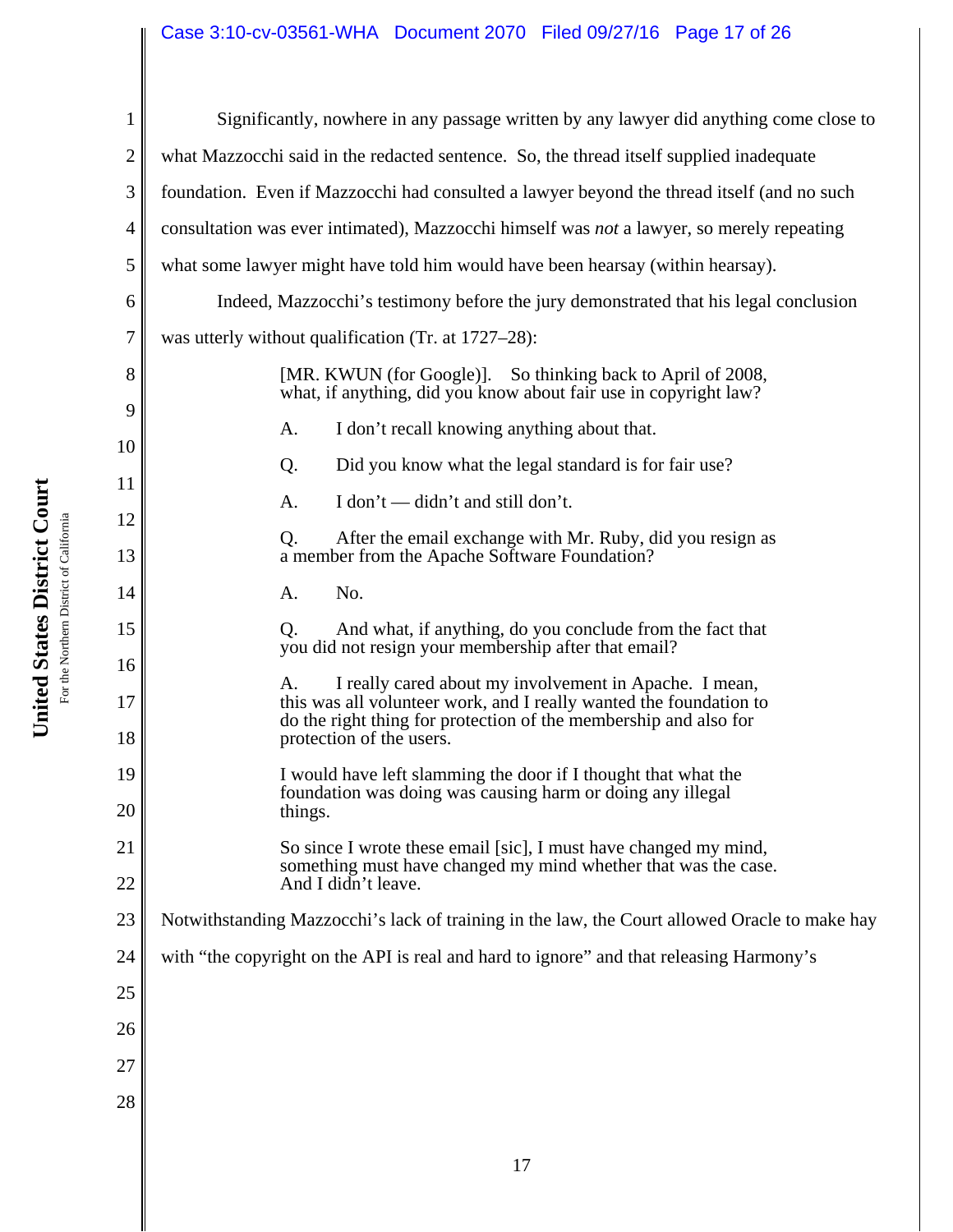2 reimplementation of the Java API code without passing the compatibility test would have constituted "infringing on the spec lead."<sup>5</sup>

It is worth stressing that the email made no mention of "fair use." It had nothing to do with the fair use issue our jury had to decide. Mazzocchi admitted that he knew nothing about fair use. The Court had already told the jury that Android infringed the copyright subject only to the fair use defense, so a good case existed for excluding the entire email. Nevertheless, virtually all of it came in.

8 9 10 11 12 13 14 Nor did Mazzocchi's testimony, elicited by Google, that he "would have left slamming the door [at Apache] if [he] thought that what the foundation was doing was causing harm or doing any illegal things" open the door to using the redaction. Mazzocchi's testimony already responded to his understanding that Apache was infringing on Oracle's copyright, and by noting that something "changed [his] mind," he acknowledged that his email reflected initial concern about the legality of Apache's work anyway. Admission of the redaction would have been cumulative.

# 15

21

22

23

24

25

26

1

3

4

5

6

7

# *(ii) Mazzocchi's Employment.*

16 17 18 19 20 Oracle also contends that it should have been permitted to cross-examine Mazzocchi based on his alleged bias as a current employee of Google. When the Court initially allowed Oracle, despite its inadequate Rule 26 disclosure and over Google's strenuous objection, to call Mazzocchi as a witness, the Court did so to allow presentation of his views when he worked for Apache in 2008 and ruled as follows (Tr. at 1589):

> And don't bring up that he works at Google now unless bias becomes a problem. If it appears he's been coached to say things that may not be true, possibly then I would allow you to bring up that he works for Google and that Google — he has met with the lawyers and so forth. But for the time being, you should steer clear of that. And you may treat him as an adverse witness.

<sup>27</sup> 28 <sup>5</sup> The Court similarly restricted Google from eliciting legal conclusions from former Sun CEO, Jonathan Schwartz, about whether Sun had any legal claim against Google. After his testimony veered too close to that conclusion, the Court issued a corrective instruction and allowed Oracle to question Schwartz about a document that Oracle had improperly clawed back as privileged (Tr. at 508–10, 526). (Schwartz could not recall the document, so it was not admitted into evidence.)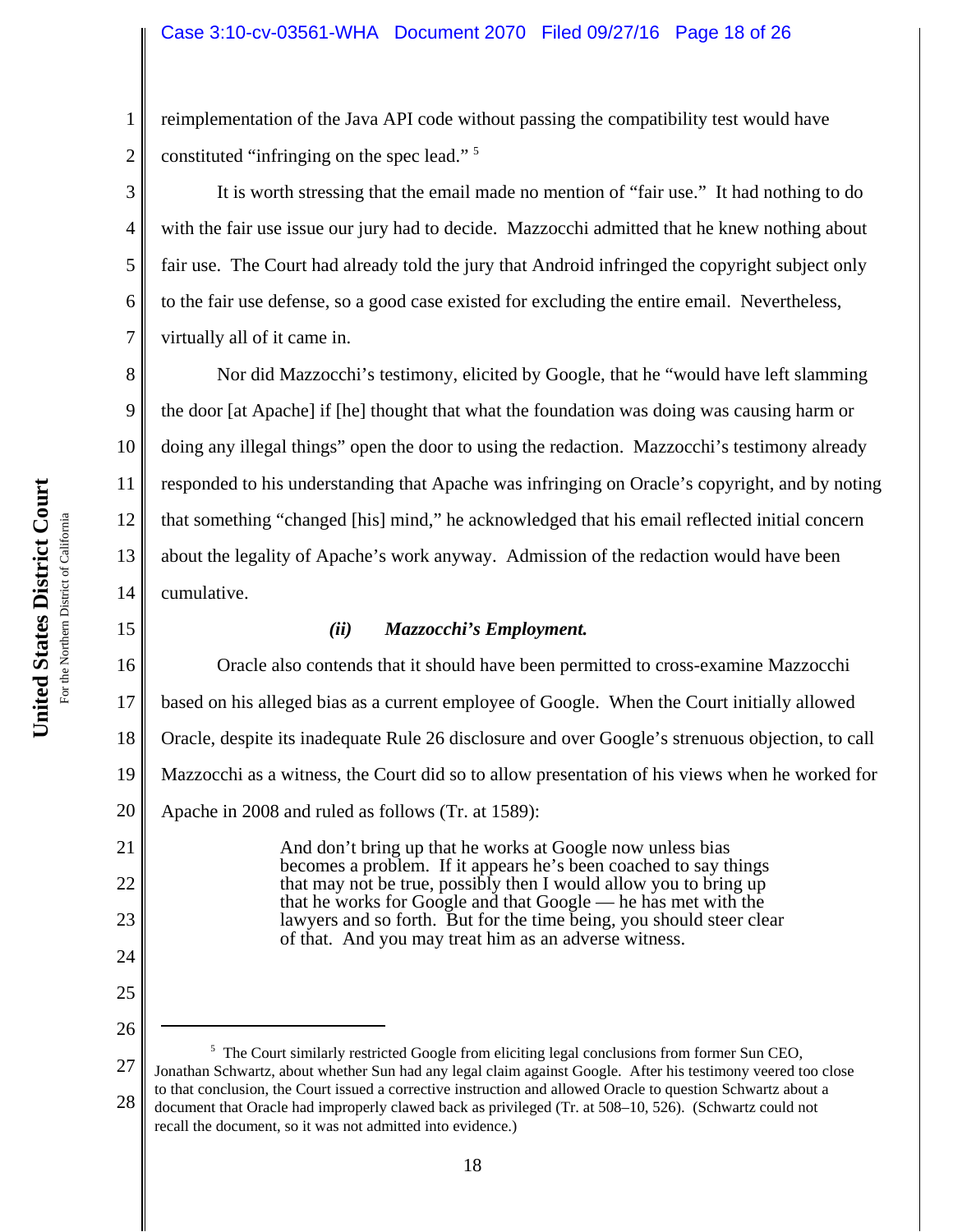#### Case 3:10-cv-03561-WHA Document 2070 Filed 09/27/16 Page 19 of 26

During direct examination before the jury, and without seeking leave to address the issue, counsel for Oracle asked Mazzocchi (after he denied recollection of the email containing the "illegal things statement") whether he had met with Google's trial lawyers, which he confirmed he had (Tr. at 1724). The Court allowed the questions over Google's objection.

On cross-examination by Google, as stated, Mazzocchi testified that following the email addressing the issue of Oracle's copyright in the Java APIs with regard to Harmony "something must have changed my mind whether that was the case" (Tr. at 1727). When Google passed the witness back for redirect, Oracle requested a sidebar to be allowed to elicit the fact that Mazzocchi became employed at Google the following year, in order to suggest it was his later employment with Google that had "changed his mind" about the legal status of the Apache Harmony project.

12 13 14 15 16 At the sidebar, the Court reviewed Mazzocchi's testimony and concluded that he testified that he would have left Apache sooner than 2009 if he had believed it had been doing something illegal, while he didn't begin his employment with Google until 2010. Contrary to Oracle, Mazzocchi's testimony suggested that something changed his mind *before* he began working at Google.

17 18 19 20 21 22 Even so, Oracle was able to offer evidence of Mazzocchi's purported bias by eliciting testimony that Mazzocchi spoke with Google's counsel before testifying (Tr. at 1724). Thus, the probative value of evidence of Mazzocchi's then-current employment was minimal, particularly in light of the substantial risk that the jury would mistakenly ascribe Mazzocchi's state of mind while at Apache to Google. (Indeed, Oracle sought to ascribe Mazzocchi's *shift* in his state of mind to Google, although it predated his employment with Google.)

23 24 25 26 27 In the larger picture, the jury heard evidence, pro and con, from both Sun (Oracle) and Google personnel concerning the extent to which reimplementation of APIs occurred in the industry. In view of this sea of evidence, the Mazzocchi email was cumulative. Nevertheless, virtually all of the email came into evidence, including his statement that reimplementing the Java API in particular constituted infringement of the copyright.

1

2

3

4

5

6

7

8

9

10

11

28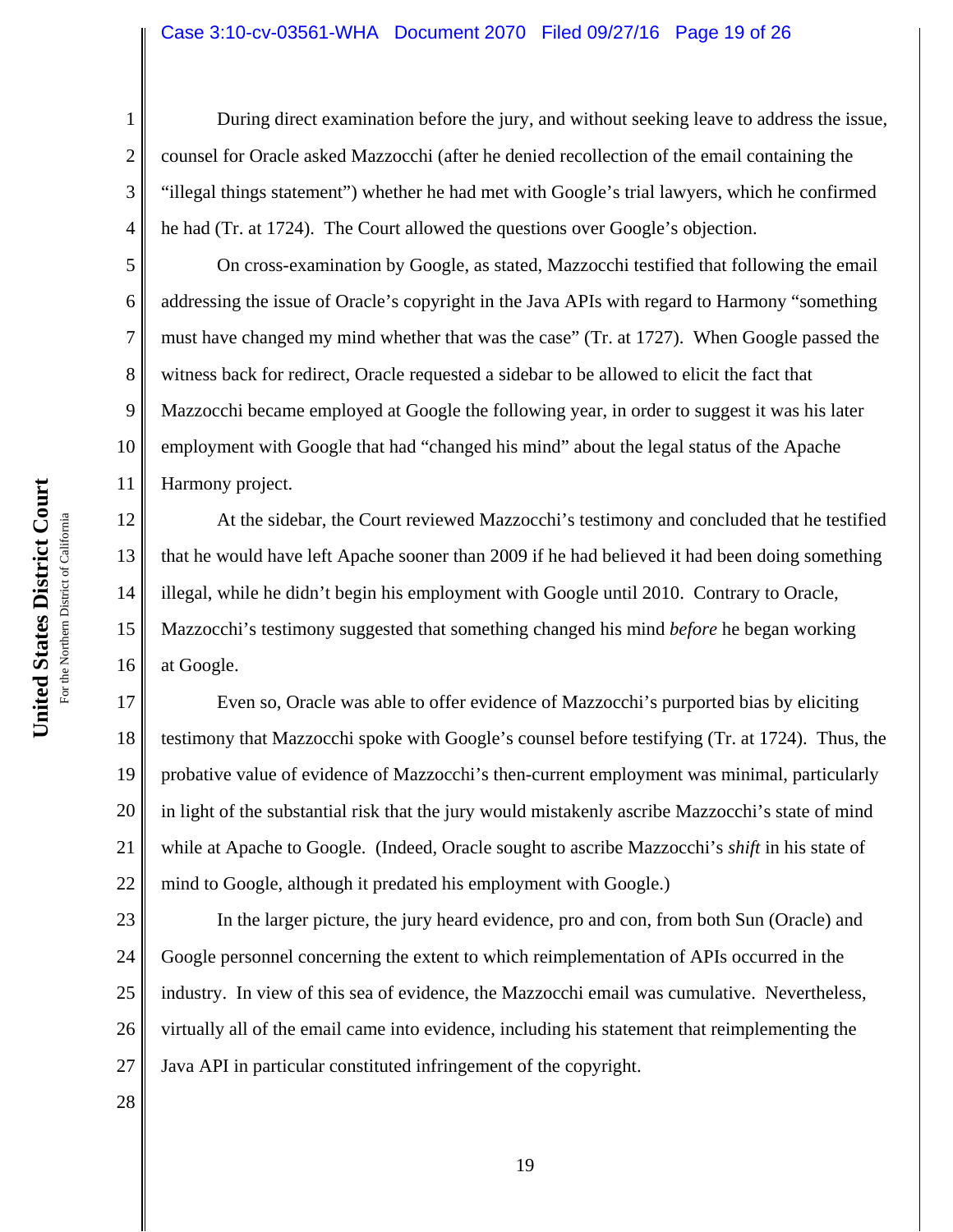Thus, Oracle's contention that it is entitled to a new trial on the basis of the excluded evidence relating to Mazzocchi is rejected.

1

2

3

5

6

7

8

9

### **D. European Commission Response.**

4 10 11 12 13 Oracle next contends that the Court improperly excluded a document containing responses to questions posed by the European Commission in connection with its 2009 review of Oracle's acquisition of Sun. The question called for an explanation of "the conflict between Sun and Google with regard to Google's Android" (TX 5295 at 39). Oracle sought to admit its response, which read, "Sun believes that the Dalvic [sic] virtual machine plus class libraries, which together constitute Android runtime environment, are an unauthorized derivative work of Java SE" (*ibid.*). Oracle wished to lay this response before the jury to meet testimony by Sun's former CEO, Jonathan Schwartz, that Sun had welcomed Google's then-recent announcement of Android as part of the Java community, and that industry reimplementations of the Java API had promoted rather than hindered Sun's business plan.

14 15 16 17 18 To avoid the self-serving hearsay problem, Oracle attempted to lay foundation for the response through the testimony of its CEO, Safra Catz, who oversaw the acquisition and testified that Sun (not Oracle) had supplied the answer. Out of the presence of the jury, the Court stated it would consider allowing Oracle to admit the response if it had originated with Sun rather than Oracle (Tr. at 1314).

19 20 21 22 23 24 25 26 The next morning, out of the presence of the jury, Oracle proffered several drafts of the response to the European Commission. These drafts purportedly traced earlier versions of the response. They originated from Sun's in-house intellectual property counsel. Google protested that these drafts had long been withheld from Google as privileged until the previous night, so that it had had no opportunity to vet Oracle's representations about the drafts. Counsel for Oracle responded that Oracle would waive the privilege. This after-the-deadline waiver, Google replied, failed to cure the prejudice. Temporizing, the Court warned Oracle that its disclosure of privileged documents would constitute an extraordinary waiver (Tr. at 1328).

27 28 Nevertheless, still out of the presence of the jury and using the privileged documents, counsel for Oracle traced the internal development of the response to the European Commission.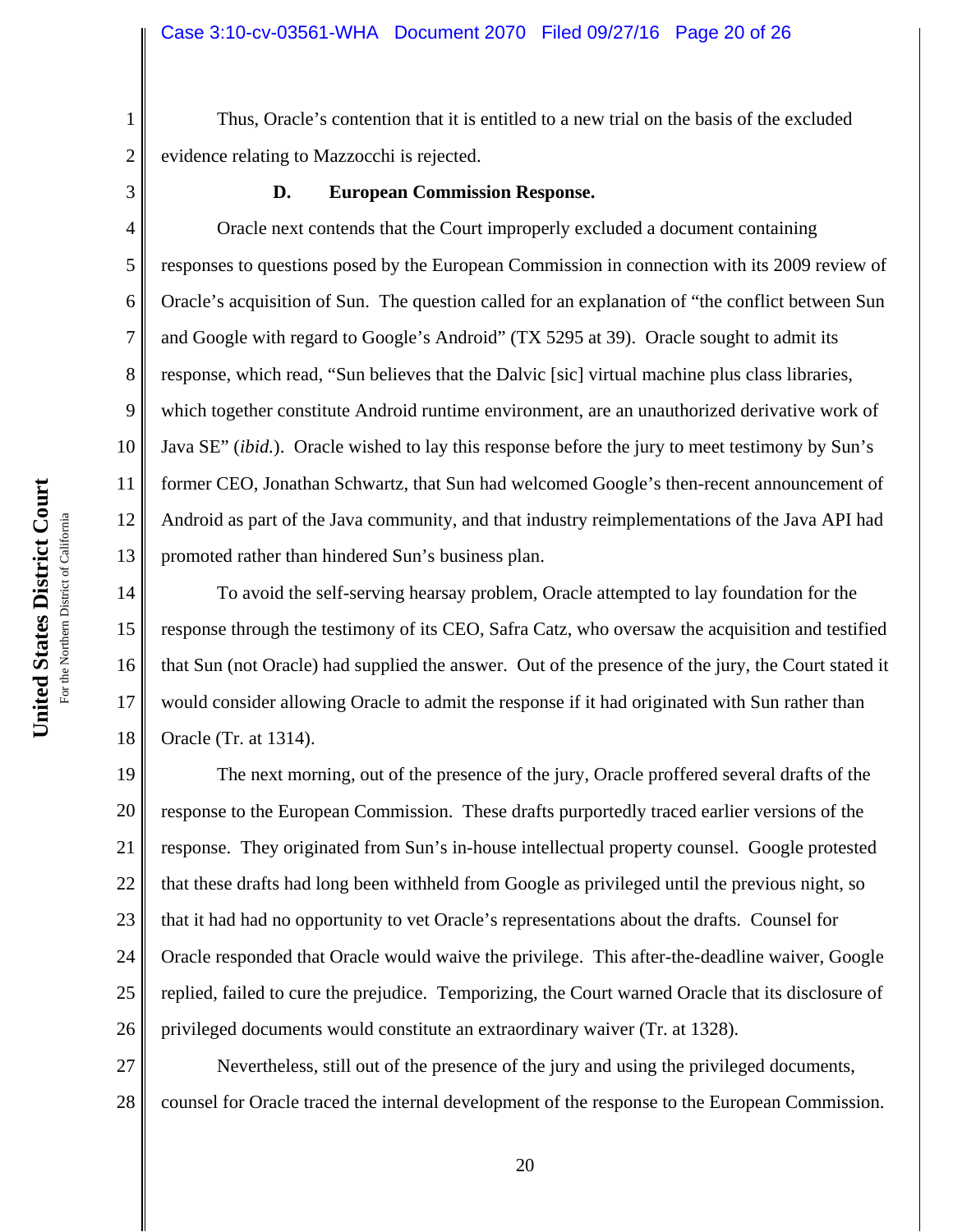#### Case 3:10-cv-03561-WHA Document 2070 Filed 09/27/16 Page 21 of 26

One draft stated, colorfully, "[a] recidivist bank robber should not complain, at least to the authorities, that the bank's new owner might increase security measures around the bank" (Tr. at 1330). A subsequent email from Sun's in-house counsel noted that Oracle's corporate counsel had removed the colorful language and stated "Re Android, we liked our recidivist bank robber analogy" (Tr. at 1331). In light of its document tracing, Oracle proposed that Catz be permitted to testify that the response to the European Commission originated with Sun (how she would have known that on her own was never explained).

The Court rejected that proposal, a rejection that now serves as a ground for the Rule 59 motion.

10 11 12 13 14 15 It is true that Google presented evidence at trial that Sun had embraced a custom of reimplementation of APIs and that Sun's CEO had welcomed Android to the Java community. It is further true that Google argued to the jury that this welcoming attitude reversed only after Oracle took over Sun and brought this suit. Oracle was free to present counterevidence (and did) but the extraordinary after-the-deadline waiver of privilege was too timewise prejudicial to Google, should not have been allowed, and was not.<sup>6</sup>

16 17 18 19 Oracle's gamesmanship deprived Google of a fair opportunity to vet the privileged documents and to verify the supposed chain of authorship. Anyway, the timing of the emails (at a time when Sun's employees had cause to curry favor with their new boss) suggested that any response "from Sun" was really "from Oracle." This ground for a new trial is rejected.

20

1

2

3

4

5

6

7

8

9

#### **E. Self-Serving In-House Presentations.**

21 22 23 24 25 Oracle was barred from placing in evidence certain self-serving in-house materials, offered supposedly to show how Android had hurt Oracle's markets for Java. Specifically, as part of its evidence on market harm under the fourth fair use factor, Oracle sought to admit Trial Exhibits 5961, 6431, and 6470, which were in-house slide show presentations at Oracle. They were used "as [Oracle's] way of planning for [the] next year. They're also used to educate

<sup>28</sup> <sup>6</sup> Counsel for Oracle contended they could offer an email from 2008 in which someone internal to Sun stated Google's conduct constituted copyright infringement, but no such document was ever shown to the Court or offered into evidence.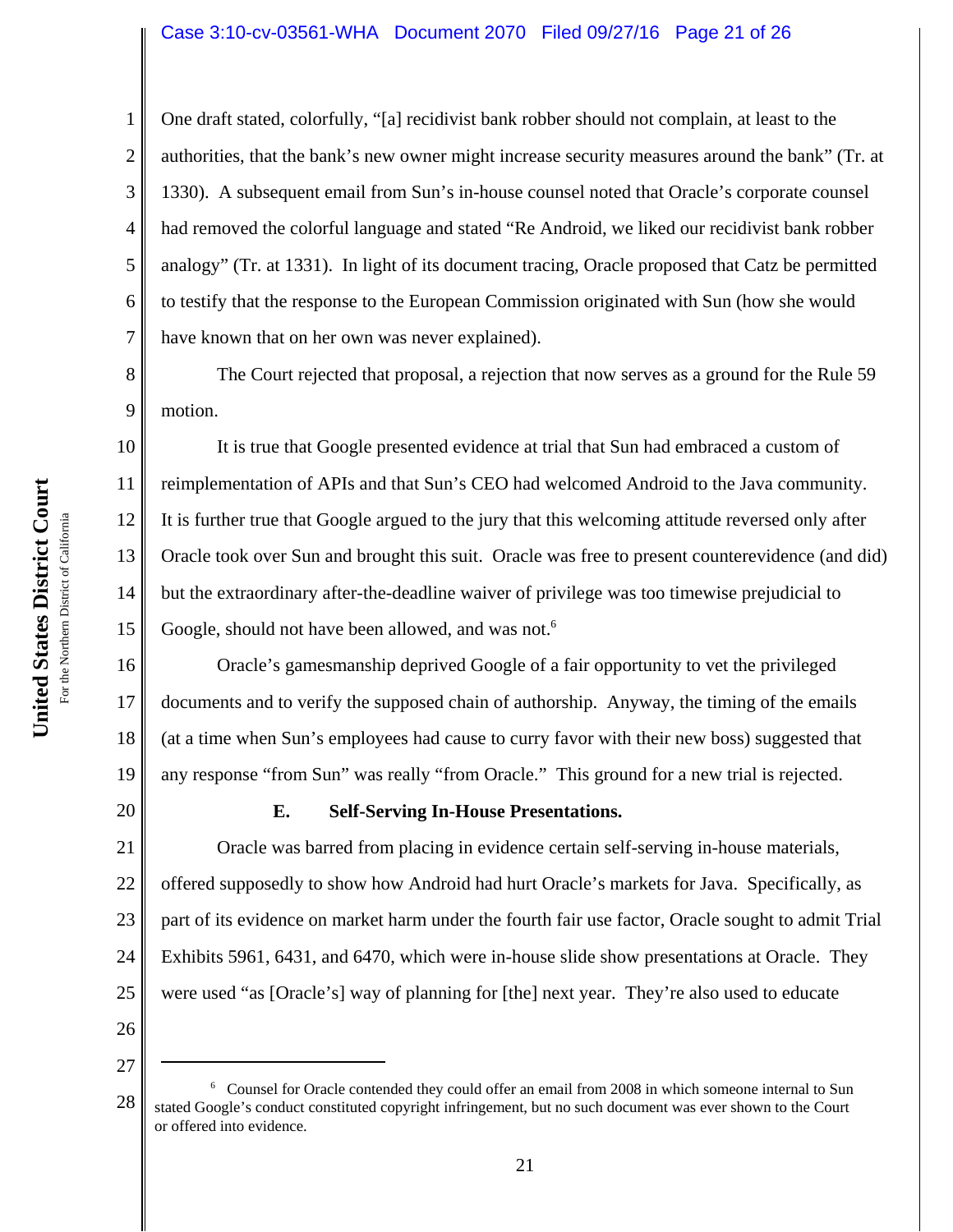# Case 3:10-cv-03561-WHA Document 2070 Filed 09/27/16 Page 22 of 26

1 2 3 4 5 6 7 8 9 10 11 12 13 14 15 16 17 18 19 20 21 22 23 24 25 26 27 28 [Oracle's executives] about what is going on in the business" (Tr. at 1356). The presentations included slides that discussed the purported impact of Android on Oracle's revenue. Oracle invoked Rule 803(6) of the Federal Rules of Evidence, which provides an exception to the rule excluding hearsay evidence for records of a regularly conducted activity, as follows: A record of an act, event, condition, opinion, or diagnosis if:  $(A)$  the record was made at or near the time by — or from information transmitted by — someone with knowledge; (B) the record was kept in the course of a regularly conducted activity of a business, organization, occupation, or calling, whether or not for profit; (C) making the record was a regular practice of that activity; (D) all these conditions are shown by the testimony of the custodian or another qualified witness, or by a certification that complies with Rule  $902(11)$  or (12) or with a statute permitting certification; and (E) the opponent does not show that the source of information or the method or circumstances of preparation indicate a lack of trustworthiness. The Oracle-made documents contained slides with "highlights" and "lowlights" of certain fiscal years, identified "priorities and key messages," summarized revenue data, forecasts, and budgets, identified market challenges, and mapped out product strategies (Bush Decl., Exhs. 26, 27, 29). As to Trial Exhibit 5961, Oracle offered the testimony of its CEO, Safra Catz, to lay the foundation that the presentation had been prepared as part of Oracle's annual budget review (Tr. at 1357). When Oracle moved to admit that exhibit into evidence, Google objected, and the Court sustained the objection because it remained simply a slide show of internal self-serving propositions (even worse, created pending this lawsuit). The Court stated, "if it was just a financial statement, I would allow it, but there are too many slide shows in that document to qualify it as a business record" (Tr. at 1357). Counsel for Oracle sought to admit just page 21 of the exhibit, but that page, titled "FY11 Priorities and Key Messages — Java" suffered from the same self-serving problems. Indeed, that page addressed "integration-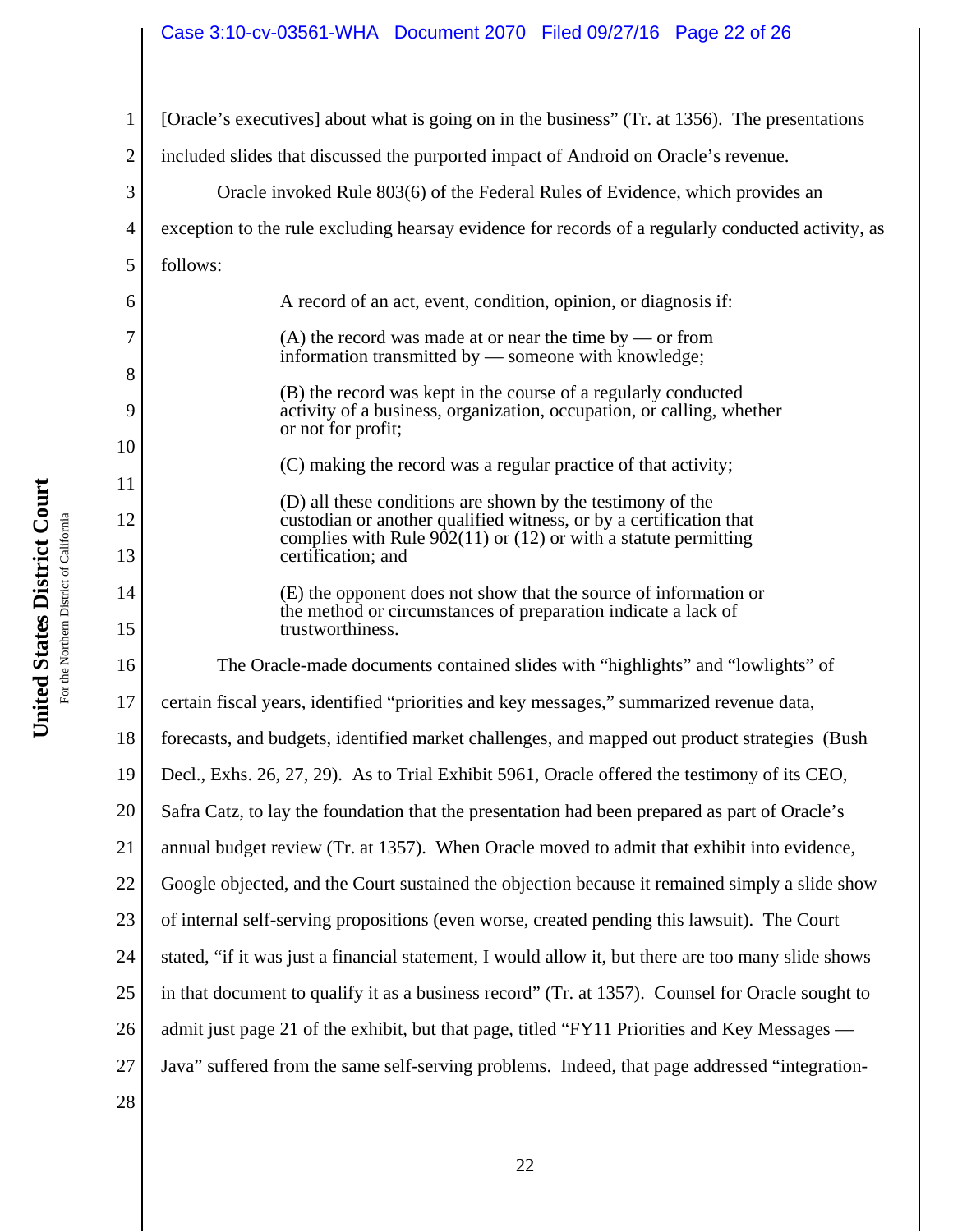# Case 3:10-cv-03561-WHA Document 2070 Filed 09/27/16 Page 23 of 26

2 specific concerns" regarding the integration of Sun into Oracle — hardly a regularly-conducted activity.7

Oracle sought to admit similar presentations, Trial Exhibits 6431 and 6470, through the testimony of its former vice president of worldwide original electronic manufacturer sales, Neal Civjan, but those presentations were excluded on similar grounds. Rule 803(6) is not an open window through which any self-serving in-house internal hearsay sails into evidence at the author's behest: The element of unusual reliability of business records is said variously to be supplied by systematic checking, by regularity and continuity which produce habits of precision, by actual experience of business in relying upon them, or by a duty to make an accurate

*N.L.R.B. v. First Termite Control Co., Inc.*, 646 F.2d 424, 427 (9th Cir. 1981), *opinion amended*

12 *on reh'g sub nom. Natl. Lab. Rel. Bd. v. First Termite Control Co. Inc.* (9th Cir. Aug. 5, 1981);

13 *see also* Advisory Committee Notes, 1972 Proposed Rules, Note to Paragraph (6).

record as part of a continuing job or occupation.

The Oracle presentations sought to be admitted were not the kinds of records that could

15 be assured of their reliability due to systematic checking or habits of precision. On the contrary,

16 the documents contained narrative, analysis, and commentary — *i.e.*, self-serving argument. The

17 only "regularity" of the self-serving presentations was that they arose as part of an annual budget

18 review, but the statements themselves had not derived from such a systematic habit of precision.

19 They otherwise lacked the indicia of trustworthiness sought by Rule 803(6). They were properly

20 excluded as hearsay.

# **F. Bifurcation.**

22 23 24 A pretrial order bifurcated the issues of fair use from willfulness and monetary remedies (Dkt. No. 1321 at 13). This prejudiced Oracle, it asserts, because "important market harm testimony never made it to the jury because it was relegated to the damages phase" and because

25

21

26 27

1

3

4

5

6

7

8

9

10

11

<sup>28</sup> <sup>7</sup> In its brief, Oracle describes this page as "a spreadsheet of revenue and expenses for the first two quarters of fiscal year 2011 for Java embedded and forecasts for the third quarter" (Pl.'s Mtn. at 23). Page 21 does not meet that description. It is possible, it now appears, that counsel for Oracle intended to direct Catz and the Court to page 23, but that error by Oracle then would not now be a reason to grant a new trial.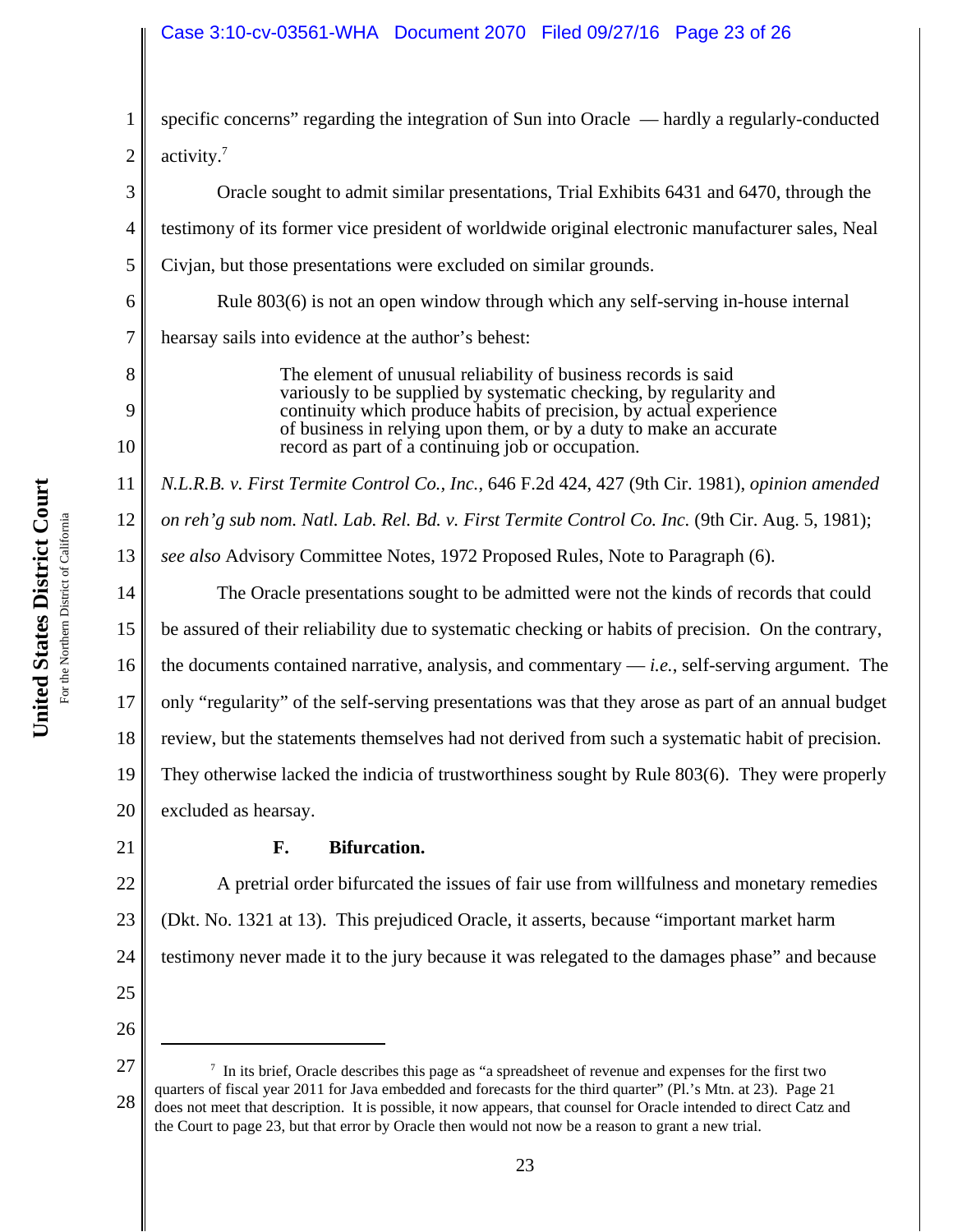1

2

3

4

5

6

"bifurcation provided a structural incentive for the jury to return a defense verdict" (Pl.'s Mtn. at 20).

Oracle's argument that bifurcation precluded it from presenting its market harm evidence is simply untrue. Nothing about the bifurcation precluded Oracle in phase one from presenting evidence of Oracle's lost revenue attributable to Android. Indeed, Oracle presented extensive evidence in phase one directed at the issue of market harm to the copyrighted works, the fourth fair use factor.

7 8 9 10 11 12 13 14 15 16 17 18 19 Although there was some overlap in the evidence relevant to market harm and Oracle's actual damages (and Oracle remained free to present it in phase one and did), the most complex evidence on Oracle's remedies — *the disgorgement of Google's profits* — had virtually no relevance to the market harm/fair use inquiry. Section 107(4) on fair use focuses on the "effect of the use upon the potential market for or value of the copyrighted work" (*i.e.*, harm to Oracle). Section 504(b) on remedies allows a copyright owner to recover "the actual damages suffered . . . as a result of the infringement" (again, harm to Oracle) *as well as* "any profits of the infringer that are attributable to the infringement" (*Google's* profits from infringement) — to the extent the awards are not duplicative. Put differently, phase one focused on market harm to the copyrighted work whereas phase two focused on Oracle's damages from that market harm *and* possible disgorgement of Google's profits attributable to the infringement. *Oracle's claim for disgorgement of Google's profits totaled more than ten times Oracle's claimed actual damages and thus would have dominated Oracle's case in phase two.*<sup>8</sup>

20 21 22 23 24 25 26 The disgorgement issue presented extraordinary complexity — complexity unrelated to market harm to the copyrighted works. For one, Google never directly *sold* Android. Instead, Google offered it free to all comers as open source. Google benefited indirectly. It used Android as a platform for its *other* services, which earned revenue from advertisements and sales of apps and media. But these other services (like its popular search engine) had already been operating and earning revenue well before Android. Oracle conceded this but contended that Android had multiplied that revenue. Thus, to isolate profits attributable to use of Oracle's

<sup>28</sup> <sup>8</sup> Google contended that the issue of disgorgement should not be presented to a jury. An order held that the jury would rule on disgorgement, but the Court would resolve Google's argument after the verdict, possibly treating the jury's verdict as advisory, if not conclusive (Dkt. No. 1769).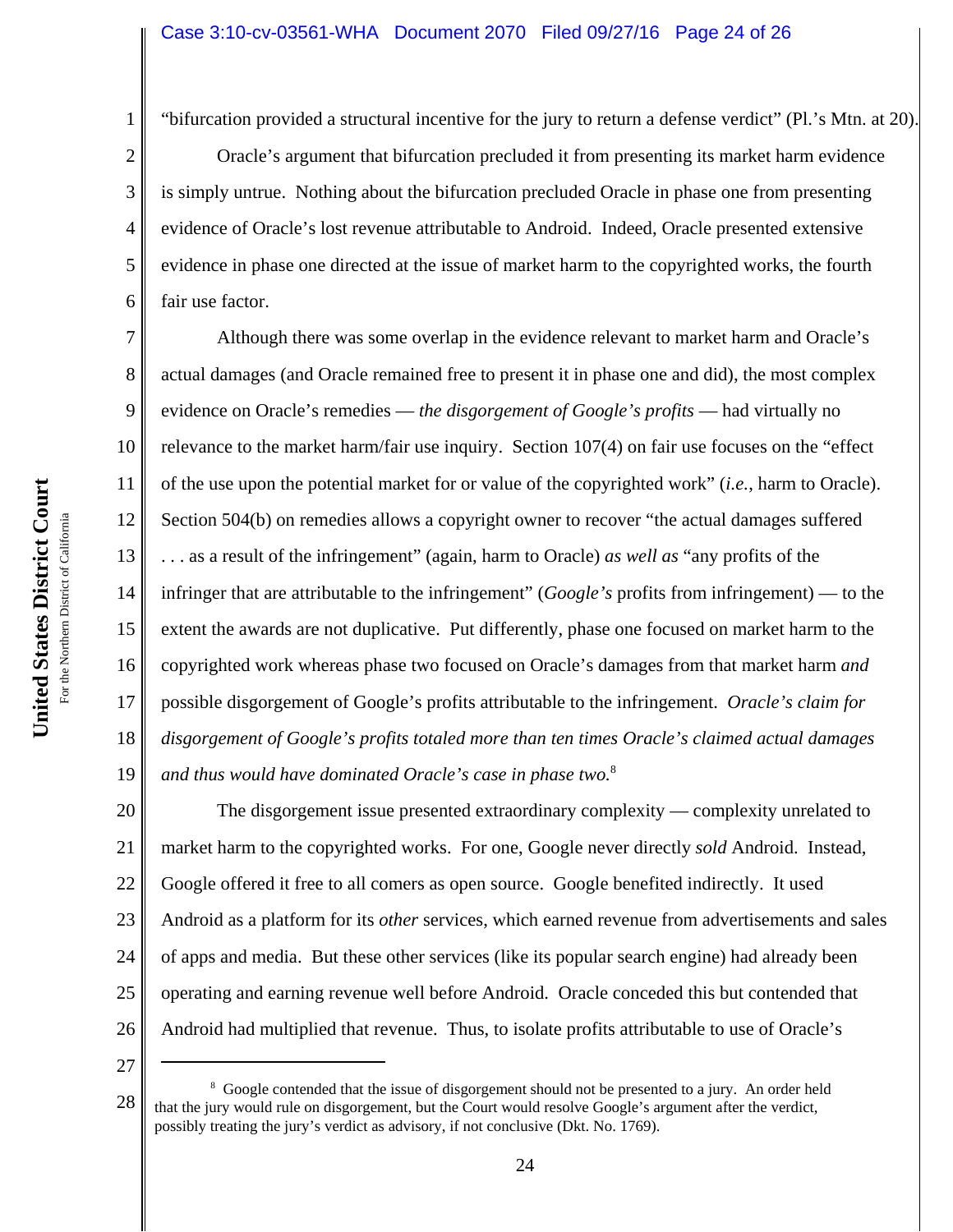# Case 3:10-cv-03561-WHA Document 2070 Filed 09/27/16 Page 25 of 26

copyrighted code, the jury would have been required to apportion, first of all, the revenue between the pre-existing technology already in place versus Android.

Next the jury would have had to further apportion between the accused lines of code versus the unaccused lines of code within Android. The infringing part of Android constituted only a small fraction of one percent of Android. Oracle conceded this but contended that this sliver held the key to the success of Android. These apportionment difficulties were just two examples of many posed by the disgorgement claim for our jury.

8 10 12 Thus, phase two was poised to present bone-crushing analytics on how to apportion any Android profits attributable to the infringement versus profits attributable to non-infringement. To meet this challenge, the parties presented dueling economic models yielding massively different answers. Again, unlike Oracle's lost profits segment, the apportionment/disgorgement problems had virtually no relevance to market harm and fair use.

13 14 15 16 17 In the Court's judgment and discretion, our trial was best managed by postponing that mind-bender to phase two, so that the jury could give its undivided attention in phase one to the critical issue of fair use. Dividing the trial further served the important purpose of saving the resources of the Court and the jury (and the parties) in the event that the jury decided against Oracle on fair use.

18 19 20 To repeat, Oracle was free to present its lost profits and other market harm evidence in phase one — and it did so at length. (In phase two, all previously admitted evidence would still have been deemed in evidence.)

21 22 23 24 25 Turning to Oracle's structural incentive argument, the Court instructed the jury not to allow any desire to conclude the trial sooner to influence its decision. We must presume the jurors followed the instruction, and there is nothing to indicate otherwise. *Richardson v. Marsh*, 481 U.S. 200, 206 (1987). Oracle's structural incentive argument, such as it is, would undermine every bifurcation of damages from liability. Yet the law plainly allows bifurcation.<sup>9</sup>

26 27

28

1

2

3

4

5

6

7

9

<sup>&</sup>lt;sup>9</sup> The Court instructed the jury as follows (Dkt. No. 1950 ¶ 46):

Once you render a verdict on the fair use question, we may proceed to the shorter and final phase of the trial on damages issues, depending on your answer